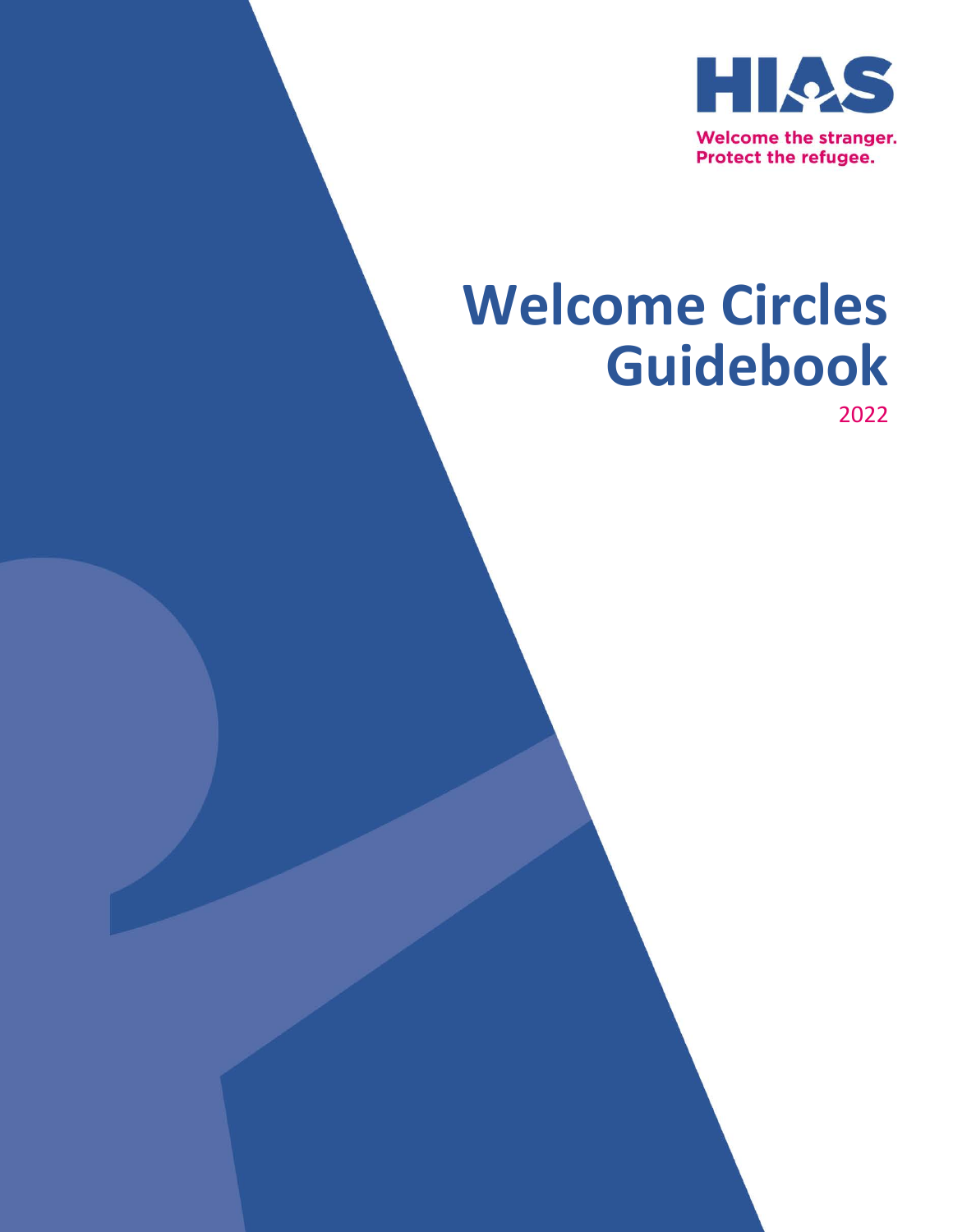**HIAS Welcome Circles Guidebook**



**Version 1: Updated 1/18/22**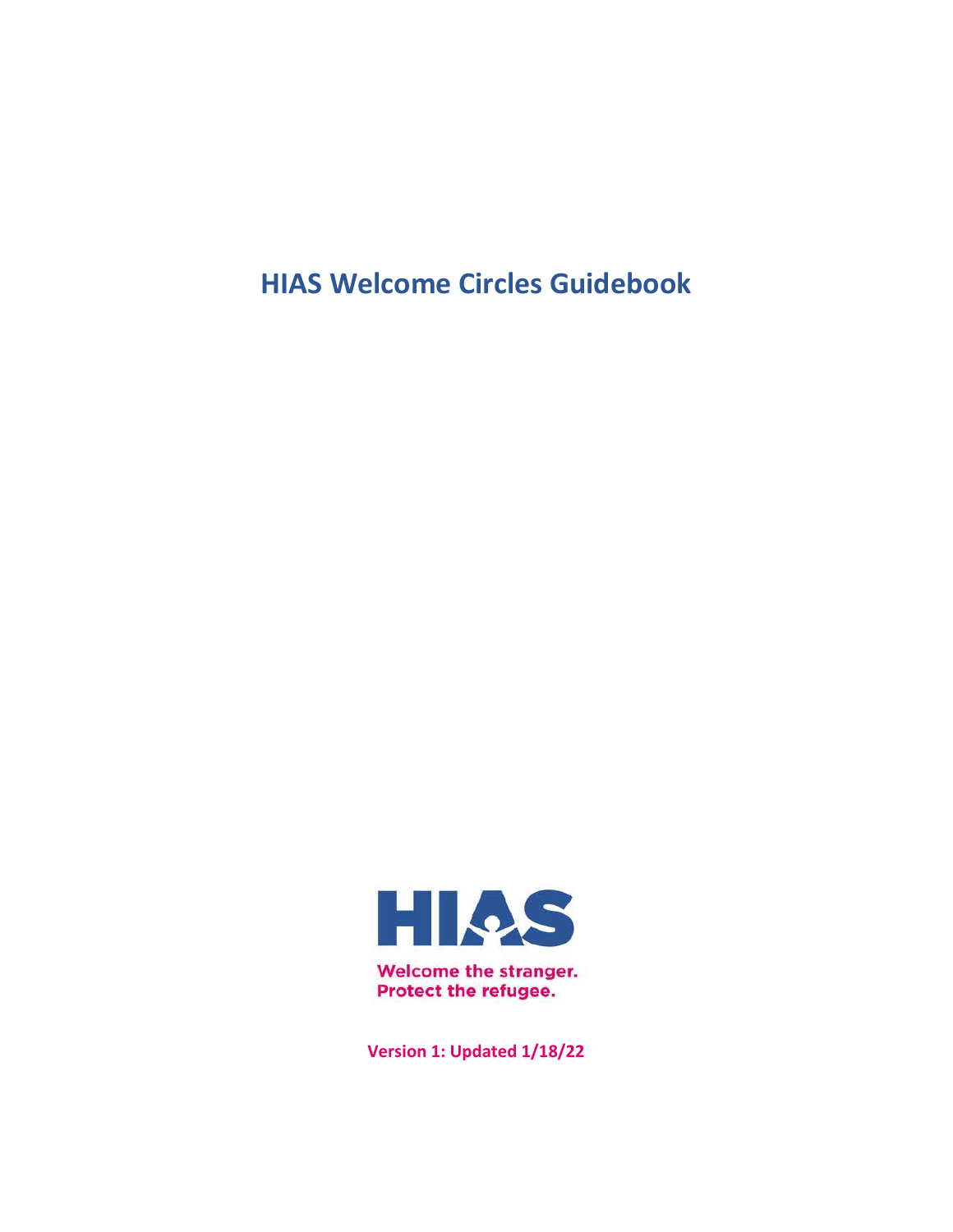# **TABLE OF CONTENTS**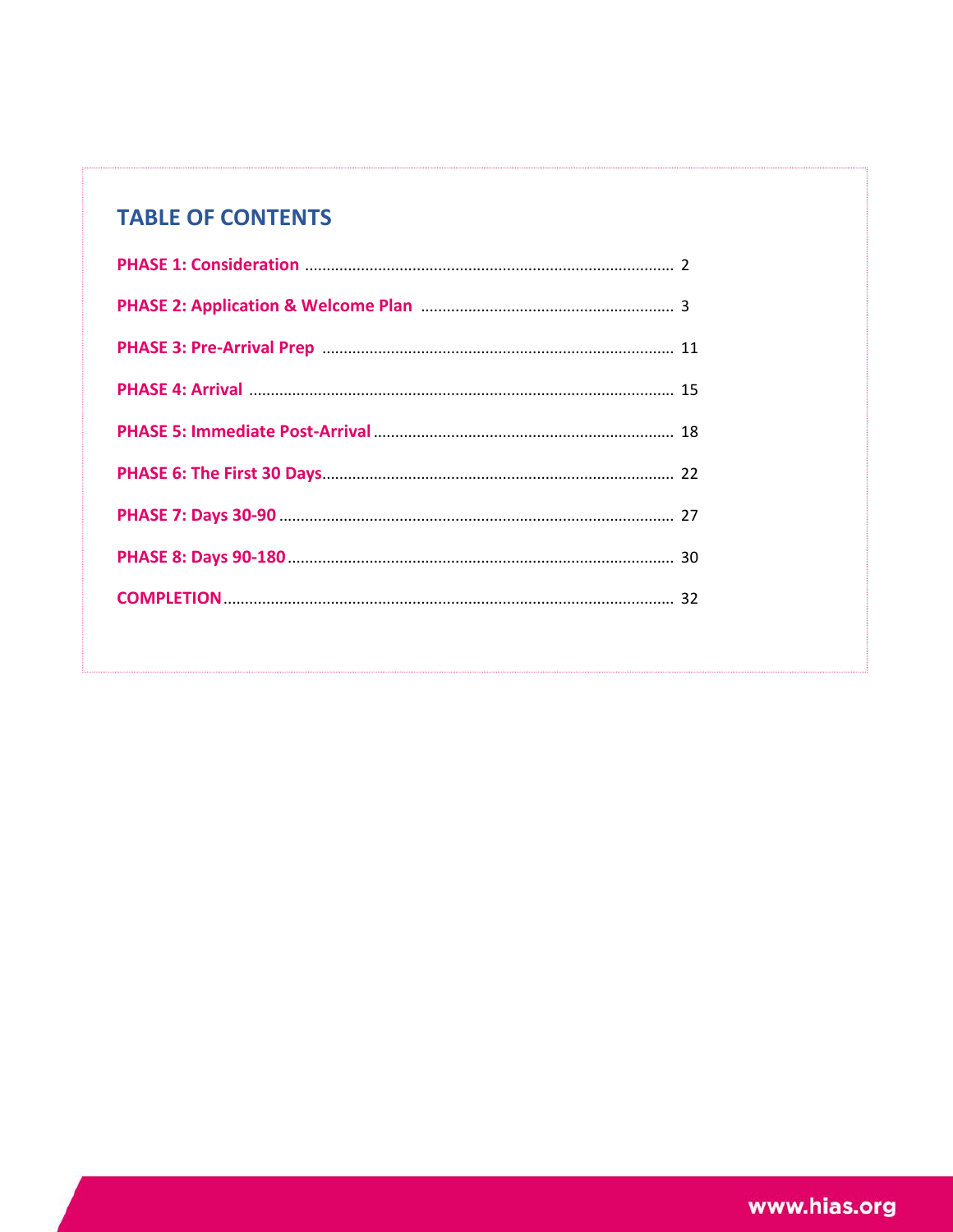# **About This Guide**

This guide will provide you with an overview of the Welcome Circle process, from conceptualization to project completion.

As you read through the guide, you will find more information about each of the phases outlined in the timeline overview to the right, including what your circle should be considering or doing during that phase, and what resources you can turn to for guidance.

Because each community is different, we encourage you to think of this as a resource to help inform your decisions as you manage this project, rather than as an instruction manual.

*This document has been created using resources developed by the Community Sponsorship Hub (CSH), with some additional information and resources added by HIAS.*

# Welcome **Circle** Phases



#### Phase 1: Consideration

What is this emergency about? How can my community help? How will we know what to do? Who will support us in this work?

#### Phase 3: Pre-**Arrival Prep**

Secure housing, food; plan airport pick-up and schedule appointments. Finalize group task allocation; create tracking system for activities and finances.

#### Phase 5: Immediate Post-Arrival

Circles introduction. Provide general timeline of activities and support. Home safety check-ins. Orientation to neighborhood. Access to food and basic needs. Connections to services begin. Complete AR-11 change of addressform for USCIS.

#### Phase 7: Daus 60-90

Job preparation and job search in full swina. Cultural orientation, budget support, and other orientation continues. Begin transition of financial responsibility to family.

#### Phase 2: Application & Welcome Plan

Create Circle and structure. Develop and submit plan for how Circle will support a family for their first six months, with the goal of helping them transition into selfsufficiency.

#### Phase 4: Arrival

Airport pick-up! Orient family to their new home and offer hot meal. Provide home safety information and emergency contacts. Discuss plan for coming days.

#### Phase 6: First 30 Days

Children enroll in school.parents start ESL classes. Open cash, food stamps, Medicaid, Doctor visits, Job discussions begin: enrollment in employment programs. Connect familyto faith and ethnic community. Budget discussions.

#### Phase 8: Days 90-180

Employment begins. Family can navigate most activities of daily life independently; understands household budget and assumes more financial responsibility. By the end of 6 months, income should exceed expenses. Family knows where to turn for future needs.

#### Program Completion:

Review budget and goals, and make plan to achieve goals not yet completed. Continue relationship as friends. Celebrate!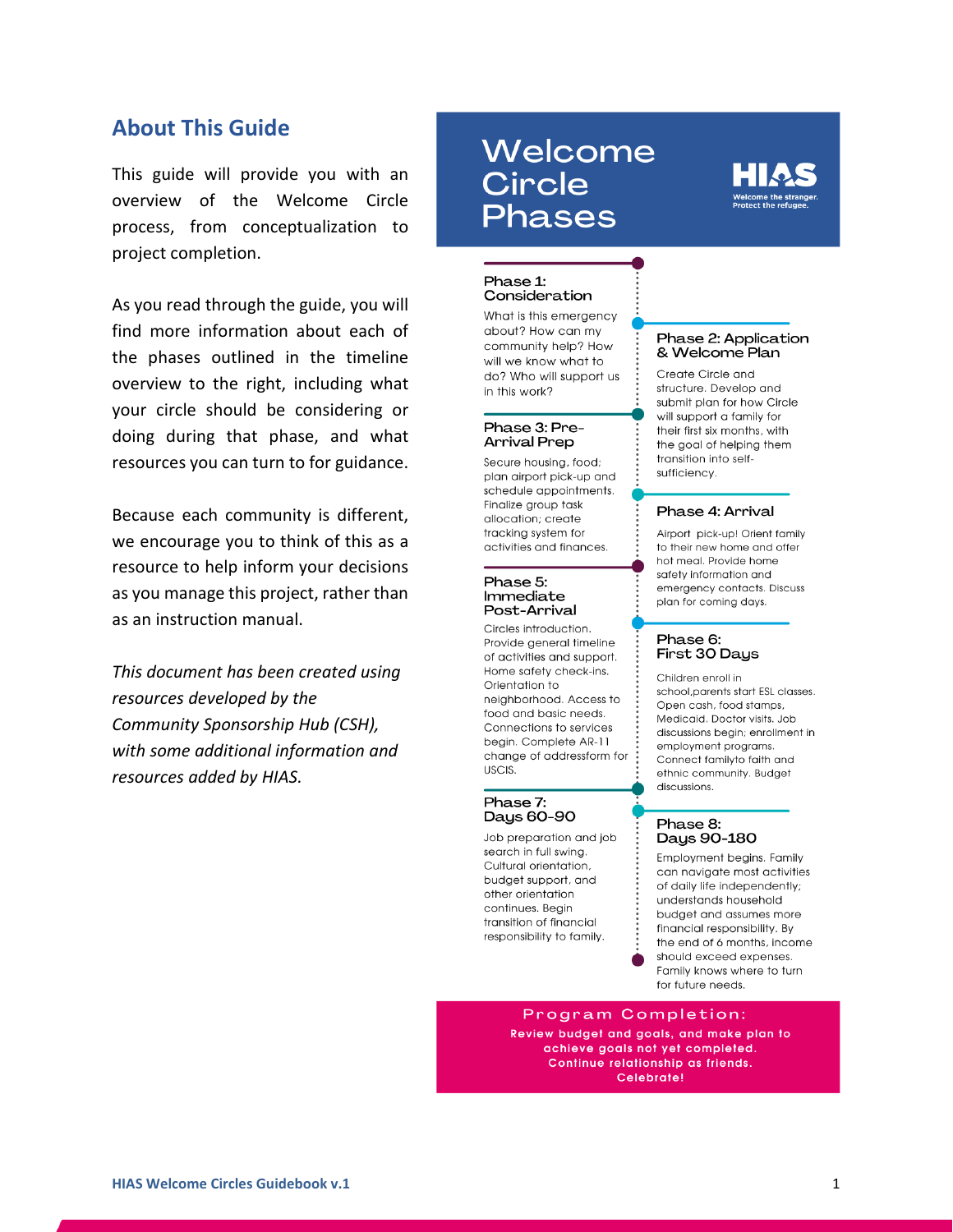# **PHASE 1: Consideration**

*Grounding thought: The strangers who sojourn with you shall be to you as the natives among you, and you shall love them as yourself; for you were strangers in the land of Egypt." --Leviticus 19:33-34*

> **What you should be thinking about**: What is the need? What can we do? How do we know what to do? Who will provide guidance? How do we apply?

Take some time to familiarize yourself with the Afghan emergency & U.S. response:

- [Taliban history video](https://www.vox.com/videos/2021/11/11/22776772/taliban-afghanistan-mujahideen-history-takeover)
- [U.S. State Department update on Afghan evacuation and resettlement](https://www.state.gov/afghanistan-relocation-and-resettlement-update/)
- [Welcome.US website](https://welcome.us/)

Learn more about the new U.S. response to the crisis - private Welcome Circles:

- [Sponsor Circles website](https://www.sponsorcircles.org/) (funded by the State Department and private philanthropy)
- [Private sponsorship to resettle Afghans](https://www.cnn.com/2021/10/23/politics/afghan-refugees-private-resettlement-veterans/index.html)
- [New York Times article on private sponsorship](https://www.nytimes.com/2021/12/19/opinion/afghan-refugees-resettlement-us.html)
- [The case for private sponsorship](https://www.niskanencenter.org/wp-content/uploads/2021/02/An-Idea-Whose-Time-Has-Come-Feb-2021.pdf)
- [LA Times article Dec. 20 on former Vietnamese giving back to help Afghans](https://enewspaper.latimes.com/desktop/latimes/default.aspx?pubid=50435180-e58e-48b5-8e0c-236bf740270e)

Familiarize yourself with HIAS and with HIAS' Welcome Circle model:

- [What is HIAS?](http://www.hias.org/)
- HIAS Welcome Circle model: [HIAS Welcome Circles FAQ](https://www.hias.org/sites/default/files/welcome_circles_faq_v2.pdf) | [HIAS webinar recording](https://vimeo.com/642744553/c03862ae28)

Get to know the application process:

• [Sponsor Circles Application Process](https://www.sponsorcircles.org/apply)



WATCH: [What's it like to sponsor a family \(Canada\)](https://www.youtube.com/watch?v=0nsPI0ir5no)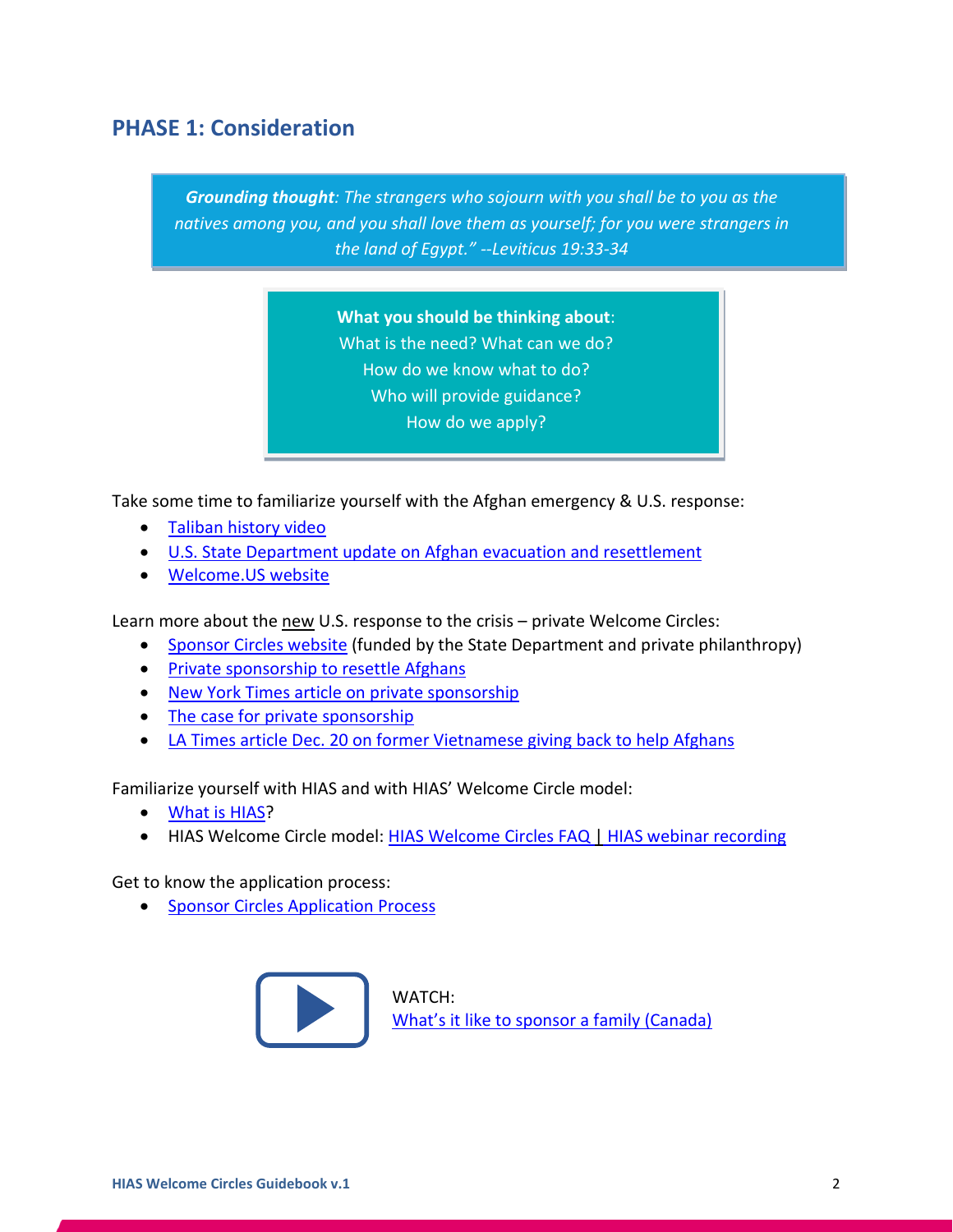# **PHASE 2: Application & Welcome Plan**

*Grounding thought: "How wonderful it is that no one need wait a single moment to start to improve the world." —Anne Frank*

#### **What circles should be thinking about**

What does the application entail? Who will help with/assess the application? What makes a good circle? How much money must we raise? How do we find housing and resources in our community? What types of tasks will we be undertaking? What does self-sufficiency mean for the newcomers?

/

# **In this section, you'll find:**

- 1. [Group Communication: Defining Roles](#page-5-0)
- 2. [Group Lines of Communication](#page-6-0)
- 3. [Housing](#page-7-0)
- 4. [Arranging for Interpretation and Translation](#page-8-0)
- 5. [Navigating Benefits](#page-8-1)
- 6. [Supporting Access to Employment](#page-9-0)
- 7. [Enrolling Children in School](#page-10-0)
- 8. [Accessing Legal Assistance](#page-11-0)
- 9. Additional Resources

# <span id="page-5-0"></span>**Group Communication: Defining Roles**

In the Welcome Plan, Welcome Circles will be asked to complete an arrival and welcome checklist identifying which group members will be responsible for leading on which core resettlement tasks.

In determining this division of responsibilities, Welcome Circles may want to consider diving even deeper. Having a dedicated discussion early in the preparatory phase can be helpful to learn about each member's interests, experiences, and skills. A sample group structure can be found [here.](https://irisct.org/wp-content/uploads/2020/10/Sample-Co-sponsor-Group-Structure-2-1.pdf)

*While this resource was created to support co-sponsorship arrangements overseen by resettlement agencies, much of the group organization advice can also apply to Welcome Circles.*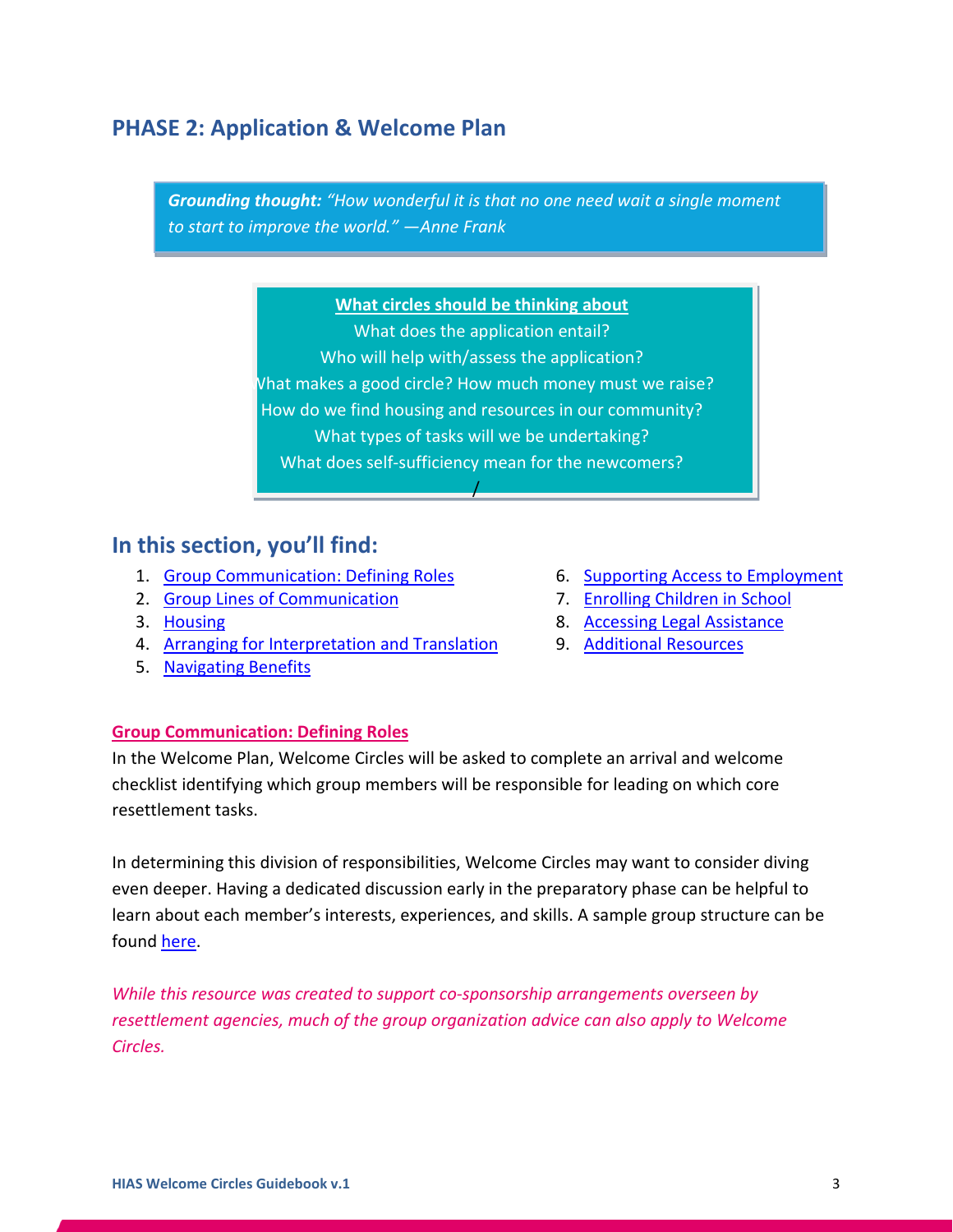In defining roles, it will also be important to identify a member or members as leader/coleaders of the group. Welcome Circle lead(s) can ensure that the group members are communicating among each other and with HIAS, organizing the group's performance of resettlement tasks, and ensuring that the group submits its day 30 and 90 reports.

Welcome Circles should be mindful of the fact that some responsibilities may be more intensive than others at various periods of the sponsorship. For instance, finding housing may take a significant effort early in the sponsorship, but once permanent housing is secured, the support burden lessens. Some tasks are necessary before the arrival of the newcomers to the community – e.g., fundraising. In assigning tasks, Welcome Circles should consider their daytime availability and spreading out tasks based on overall group capacity.

#### <span id="page-6-0"></span>**Group Lines of Communication**

Regular meetings among Welcome Circle members are strongly recommended.

Prior to the newcomers' arrival, you'll need to have some important discussions about setting expectations, completing the Welcome Plan and application, fundraising, collecting donations, and other preparations.

Following arrival, Welcome Circles will likely encounter unexpected situations that will require circles to respond flexibly to the newcomers' circumstances and stated needs. Meetings on a weekly basis or even more frequently will be helpful for the Welcome Circles to discuss challenges that the members are encountering, celebrate successes, and plan for the coming days and weeks. Meetings can be in-person, over the phone, or via videoconference. Welcome Circles should also consider tools for more regular, real-time communication. A WhatsApp or Signal group can be helpful to share updates, plans, and ask questions.

Welcome Circles will be the primary point of contact for the newcomers. Newcomers should be provided with contact details to all Welcome Circle members with whom they will be interacting.

Newcomers will also have contact information for a neutral representative of the Community Sponsorship Hub to be able to report any concerns. If the Community Sponsorship Hub receives any concerns from a newcomer, it will notify HIAS to discuss the issue raised and the need for any potential follow-ups.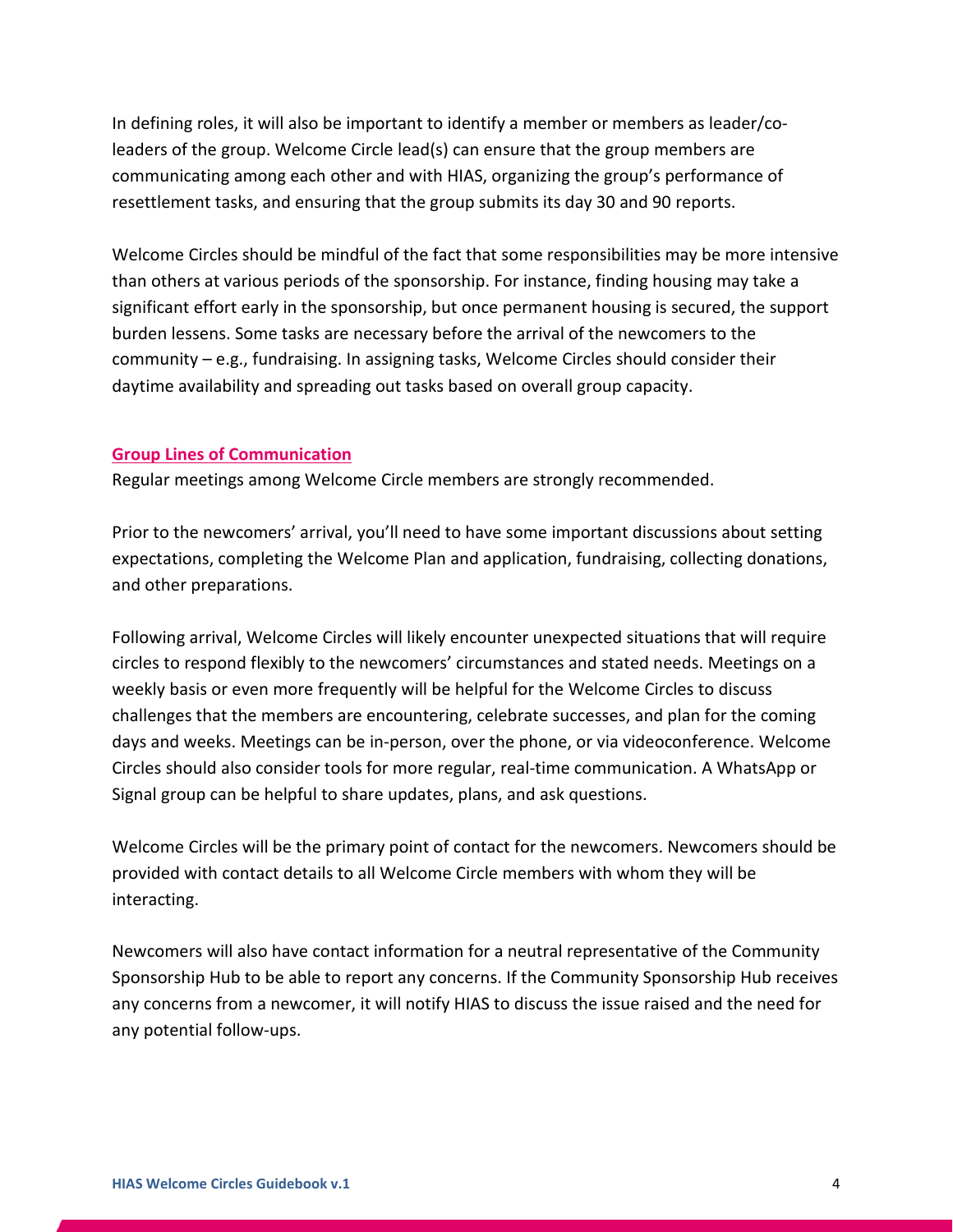# <span id="page-7-0"></span>**Housing**

Welcome Circles are responsible for securing safe, sanitary, and affordable housing for the Afghan newcomer(s).

# **Temporary Housing:**

- In many circumstances, securing adequate permanent housing may take time, and Welcome Circles may need to identify temporary arrangements.
- Because of the emergency situation, it will be acceptable for Welcome Circle members to offer spaces in their own homes as temporary housing. It is best practice for this type of housing to have a separate entrance and kitchen. However, shared kitchens may be acceptable on a short-term basis as long as families have their own private bathroom.
- Welcome Circles may be able to secure free or discounted temporary housing via [airbnb.org.](http://airbnb.org/) Contact your HIAS Liaison for more information.

### **Permanent Housing:**

- Within the first 90 days of the Afghan newcomers' arrival in the community, it is expected that Welcome Circles will help them secure safe, sanitary, accessible, and affordable permanent housing. Housing is among the most challenging core resettlement responsibilities to meet, and circles may benefit from having several dedicated group members working together to find an appropriate housing solution.
- Welcome Circles should seek housing that the newcomers will have a good chance at being able to afford on their own at the end of a 90-day period.
- Welcome Circles should consider minimum wage as well as government benefit rates as an indicator of subsequent affordability.
- Welcome Circle members should leverage their personal networks and share housing asks publicly.
- If the Welcome Circle members live in an area that is more expensive, consider searching for housing in nearby cities or towns that are more affordable. Typically, areas that are more affordable for low-income individuals and families are also more likely to have other useful resources such as ESL classes, food pantries, and public transportation.
- Newcomers should be listed as tenants on their lease agreements, and they will be expected to sign the lease. Most landlords will require a guarantor or co-signer since the family will have no credit history. Welcome Circles will need to determine which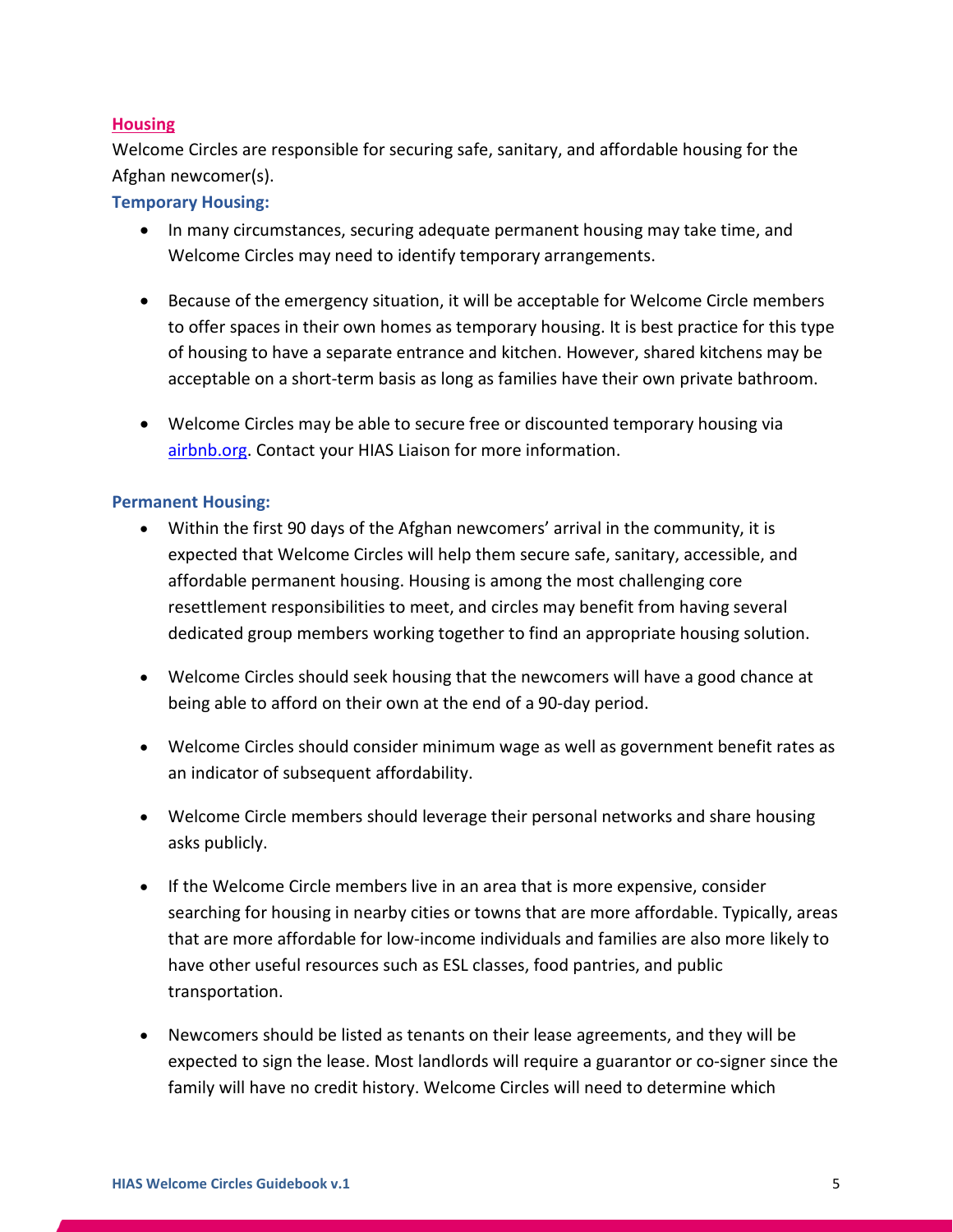member will feel comfortable co-signing the lease. [Integrated Refugee & Immigrant](https://irisct.org/resources/)  [Services](https://irisct.org/resources/) provides helpful best practices and information on this process that can be adapted to support Welcome Circles' conversations with landlords.

• Landlords generally require a deposit equal to 1-2 months' rent. Welcome Circles will need to account for this in the Welcome Plan budget.

# <span id="page-8-0"></span>**Arranging for Interpretation and Translation**

Welcome Circles will need to explain in the Welcome Plan how they plan to communicate with the newcomer family they will support.

More formal interpretation and translation services may be especially needed in the first month post-arrival, so that Welcome Circles are able to clearly communicate with newcomers regarding setting mutual expectations, understanding family budgets, technical details of benefits and service access, home set up, etc.

Professional interpretation services are recommended for visits to healthcare and other service providers. Sometimes this will be provided, since any agency that receives federal funds (e.g., Social Security Administration or Department of Social Services) is responsible for ensuring language access.

Potential sources of low-cost or free interpreters are colleges/universities (e.g., Muslim student groups, Arab student groups, mosques, churches, and cultural groups). If professional interpretation comes at a cost, Welcome Circles should budget for this in advance and reflect that in the Welcome Plan.

After getting to know the newcomers a bit more, or for more informal interactions, Welcome Circles can also think about using more informal interpretation/translation aids, such as the Google Translate app. Patience is required, as not everything is always translated accurately, and some re-phrasing might be needed to convey messages.

# <span id="page-8-1"></span>**Navigating Benefits**

Examples of **federally funded benefits** for which humanitarian parolees may be eligible include:

- Supplemental Nutritional Assistance Program (SNAP), also known as food stamps
- Medicaid
- Refugee Cash Assistance
- Supplemental Security Income (SSI)
- Refugee Medical Assistance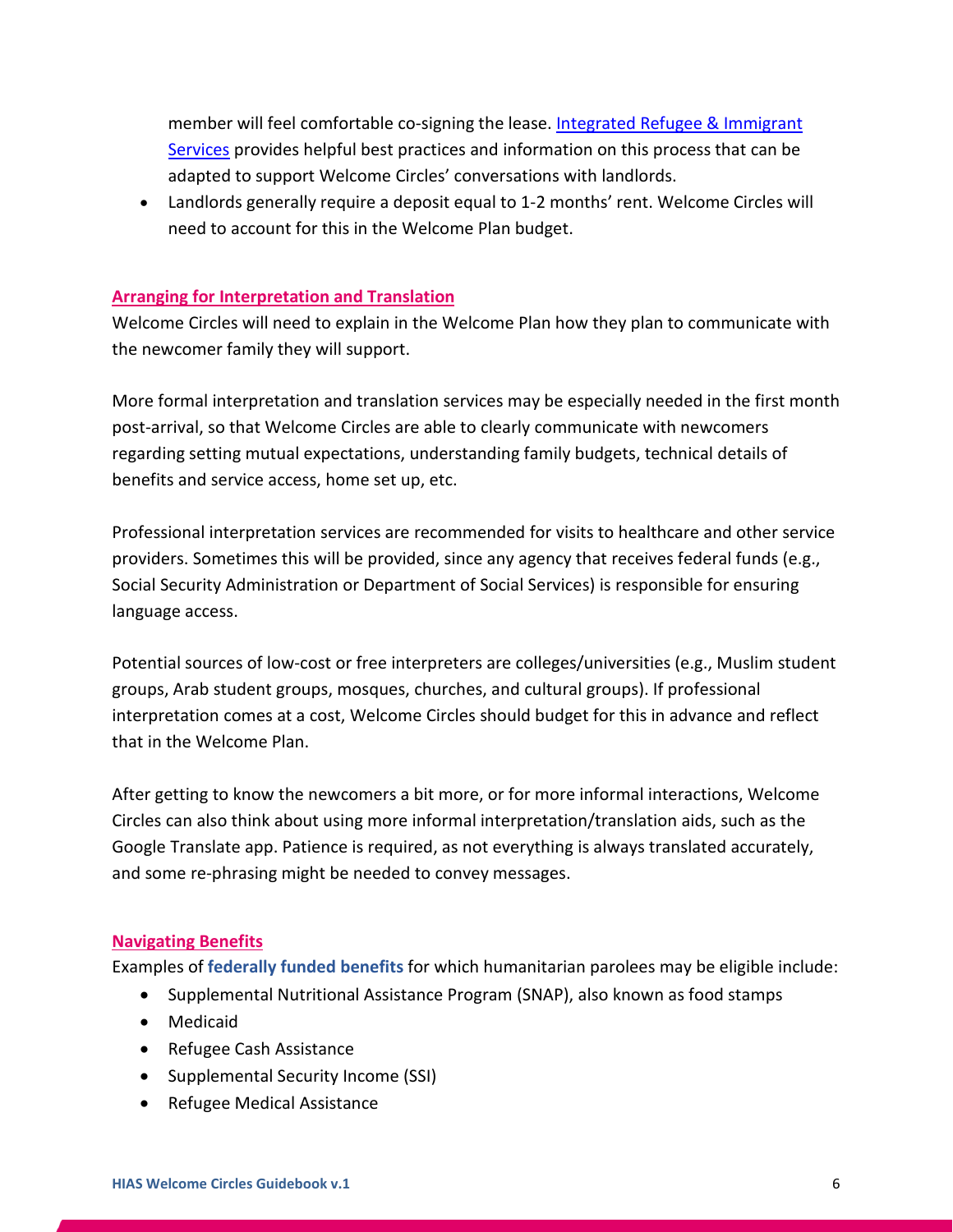• Temporary Assistance to Needy Families (TANF)

**Local benefits** for which humanitarian parolees may be eligible include:

- Public library programs
- Low-income assistance programs
- Mutual aid programs
- Mental health services
- Pro bono legal services

In researching which public benefits are available and how to access them, Welcome Circles should consider:

- Reviewing the information sheet from the Office of Refugee Resettlement (ORR) [here.](https://www.acf.hhs.gov/sites/default/files/documents/orr/Benefits-for-Afghan-Humanitarian-Parolees.pdf)
- Identifying a [local state government benefits office or](https://www.acf.hhs.gov/orr/grant-funding/key-state-contacts) State Refugee Coordinator, contacting them to learn about available ORR benefits (Refugee Cash Assistance, ORR Matching Grant Program, Refugee Medical Assistance) and services and application processes in advance, and arranging an appointment soon after the newcomer's arrival.
- Identifying the local Department of Social Services office, contacting them to learn about the application process in advance, and arranging an appointment soon after the newcomers' arrival.
- Learning about [Medicaid eligibility,](https://www.medicaid.gov/medicaid/eligibility/index.html) including for [Afghan evacuees,](https://www.medicaid.gov/medicaid/eligibility/downloads/hlth-cov-option-afghan-evac-fact-sheet.pdf) and how to apply via either the [state Medicaid agency](https://www.medicaid.gov/about-us/contact-us/contact-your-state-questions/index.html) or vi[a healthcare.gov.](https://www.healthcare.gov/)
- Learning about [Supplemental Security Income \(SSI\)](https://www.ssa.gov/benefits/ssi/) eligibility and how to apply for newcomers of different ages.
- Learning about [Temporary Assistance to Needy Families \(TANF\)](https://www.acf.hhs.gov/ofa/map/about/help-families) programs in your State to find out if the newcomers are eligible, and if so, how to apply.
- Identifying and contacting the local government or social service provider to find out about additional local benefits that might be available.
- Researching what services might be available through public libraries, local places of worship, community centers, etc.

# <span id="page-9-0"></span>**Supporting Access to Employment**

Although the wider sponsor circle program asks for a 90-day financial commitment, HIAS Welcome Circles are asked to plan for 180-day period. It is therefore important that Welcome Circles support adult newcomers in finding initial employment as soon as possible after arrival.

Exploration of employment opportunities should begin even before the newcomer arrives in the community. In the Welcome Plan, your Welcome Circle will need to describe any affordable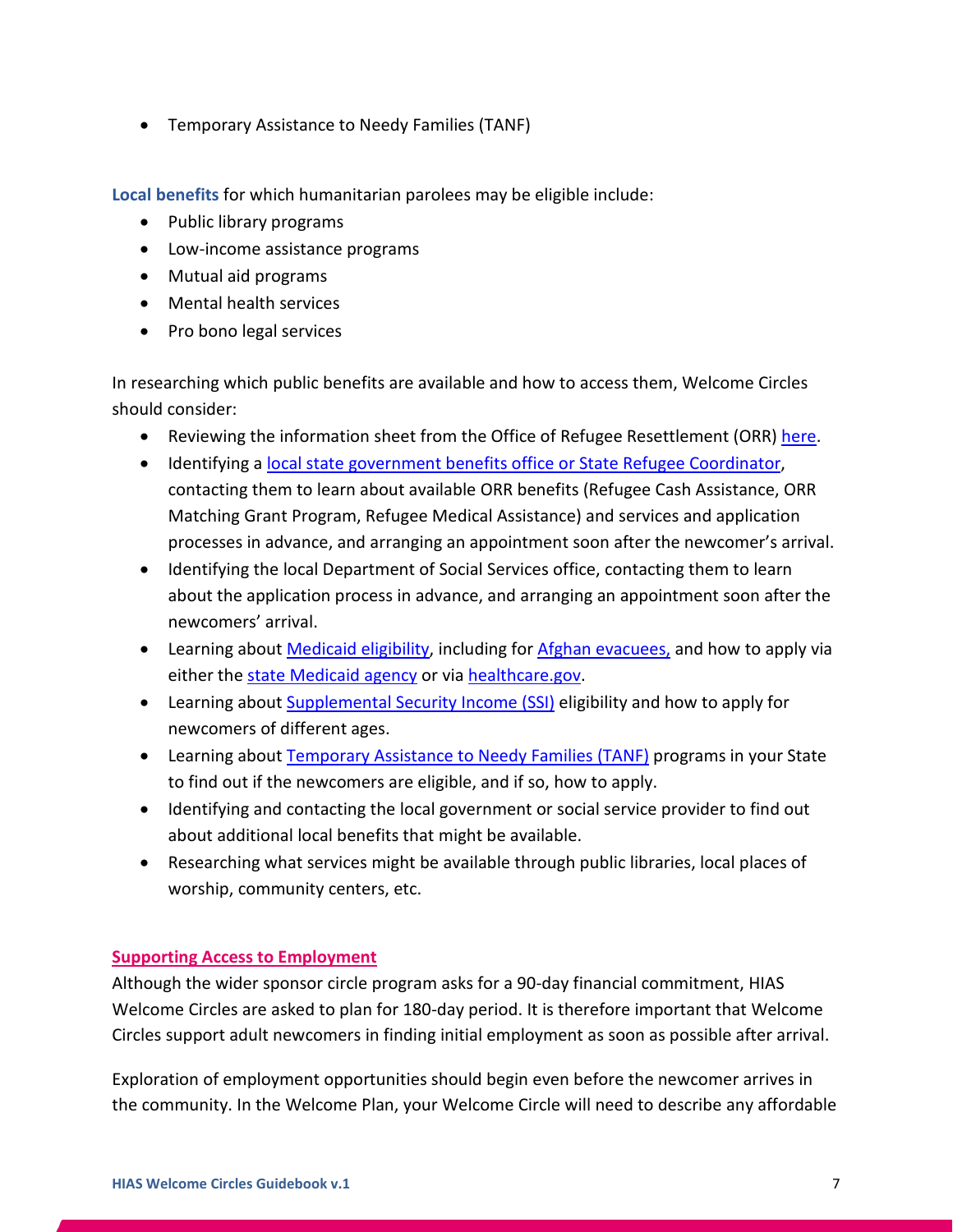employment counselling or other employment-related programming in your community. Welcome Circles should be aware of any upcoming job fairs, for example.

Welcome Circles will also need to describe a plan for informal employment support, e.g., helping to create resumes/CVs, search online job boards, practice for interviews, support transportation to interviews, etc. Your Welcome Circle should survey the employment landscape in your community for entry-level and reasonably accessible jobs that can accommodate language learners.

Although many newcomer families may have a wealth of work experience or even specializations, language barriers, foreign certifications, and a lack of familiarity with the U.S. systems mean finding work in higher-level roles will take time. Therefore, it will be important for Welcome Circles to manage newcomers' expectations and emphasize how important it is for them to accept the first job offer they receive, even if it is entry-level. Even if it is not the job that provides self-sufficiency, it will lead to better or full-time employment with the same, or a different, employer down the line. Getting a higher-level job is easier when a newcomer already is working. Integrated Refugee and Immigrant Services provides some additional helpful [guidance](https://irisct.org/wp-content/uploads/2020/10/OCT-2018-MORE-ABOUT-EMPLOYMENT.pdf) that Welcome Circles may consider as you support newcomers in accessing employment opportunities.

Welcome Circles will be expected to leverage personal networks to support the newcomers' employment search. Welcome Circles are not required to provide employment for the newcomers, but there may be Welcome Circle members who might be willing to offer employment. Such arrangements should be approached with full sensitivity around and commitment to mitigating the potential power dynamics at play. Newcomers may feel indebted or pressured to work for a Welcome Circle member – it is important to both understand yourselves and emphasize to the newcomers that they have autonomy in their employment decisions. The Community Sponsorship hub has a module in their [Knowledge Check](https://sponsorcircles.talentlms.com/catalog) course on power considerations in sponsorship that may be useful to review.

#### <span id="page-10-0"></span>**Enrolling Children in School**

Welcome Circles will be responsible for supporting any school-aged children in the newcomer family in the public education system within the first two weeks of the family's arrival.

Your Welcome Circle will need to research, and describe in the Welcome Plan, details regarding the enrollment process in your community, including needed immunizations and your district's point of contact responsible for enrollment.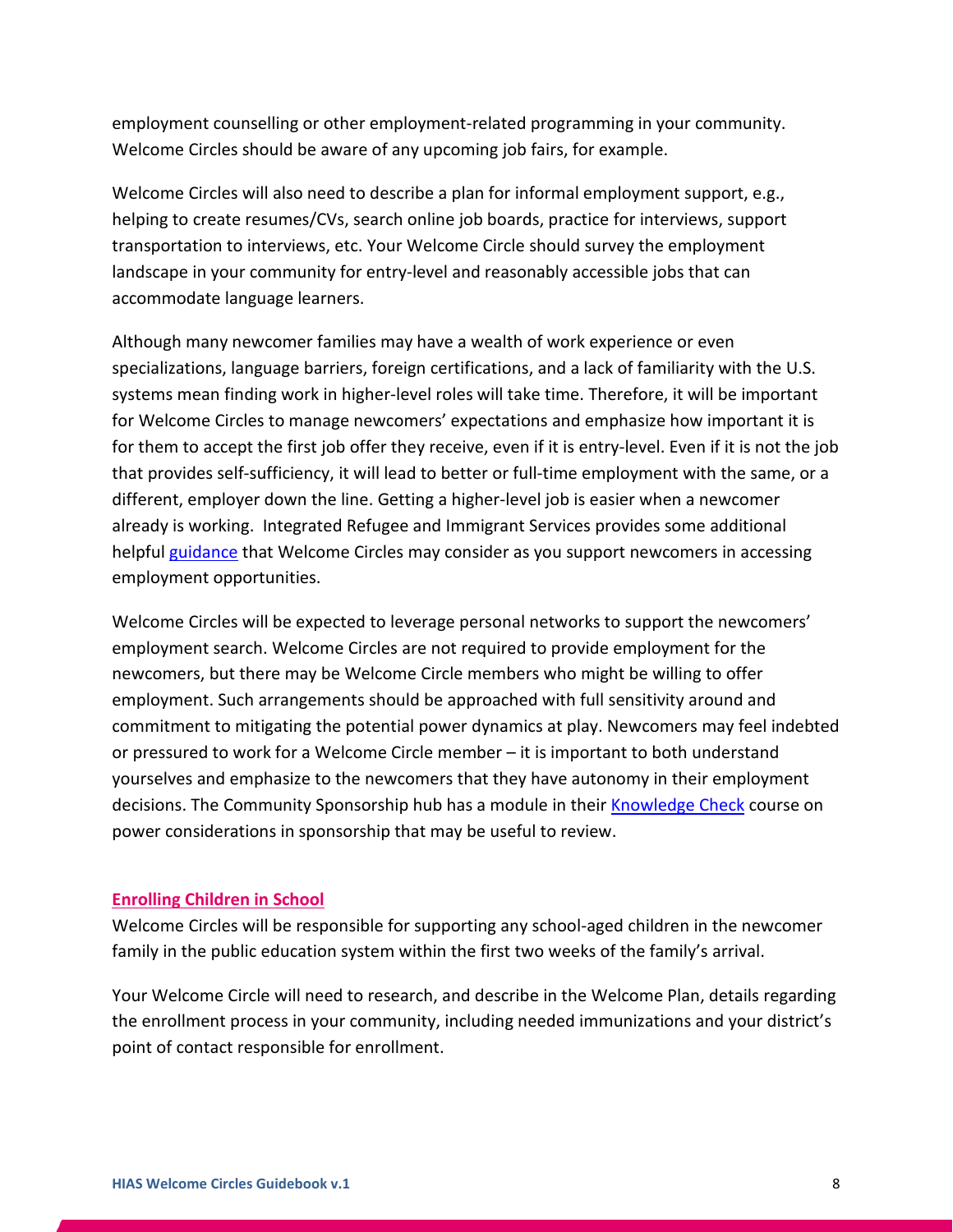The outreach that Welcome Circles do in the preparatory phase will also help the school district in preparing for welcoming the newcomer children into schools. Thus, if possible, it is recommended that a Welcome Circle reach out to the district contact point to discuss enrollment processes and how to best support children in their school integration prior to the family's arrival in the community.

#### <span id="page-11-0"></span>**Accessing Legal Assistance**

Humanitarian parole is a temporary legal status used to rapidly bring individuals to safety in the U.S. in cases of emergency. Humanitarian parole status is normally granted for a one-year period. Once that period expires, parolees are expected to return to their country of origin unless they can renew their parole or adjust their legal status to a different status.

In the case of Afghan evacuees, there is an expectation that newcomers will adjust their status by applying for protection through the U.S. asylum system or to a Special Immigrant Visa status.

Welcome Circles are not expected to support newcomers in navigating the legalities of the complex U.S. asylum system. However, circles are expected to connect newcomers to legal aid as soon as possible following their arrival in the destination community. Time is of the essence, as U.S. asylum procedures can be lengthy. Your Liaison will also share information about trainings run by HIAS' Legal Services team for pro-bono lawyers supporting Afghan Parolees through asylum applications.

Possible sources of support can include Human Rights First, the International Refugee Assistance Project, a local legal aid office, or a local refugee lawyer willing to represent the newcomers pro bono or at a discount. Welcome Circles might visit USAHello or CLINIC online to identify a professional.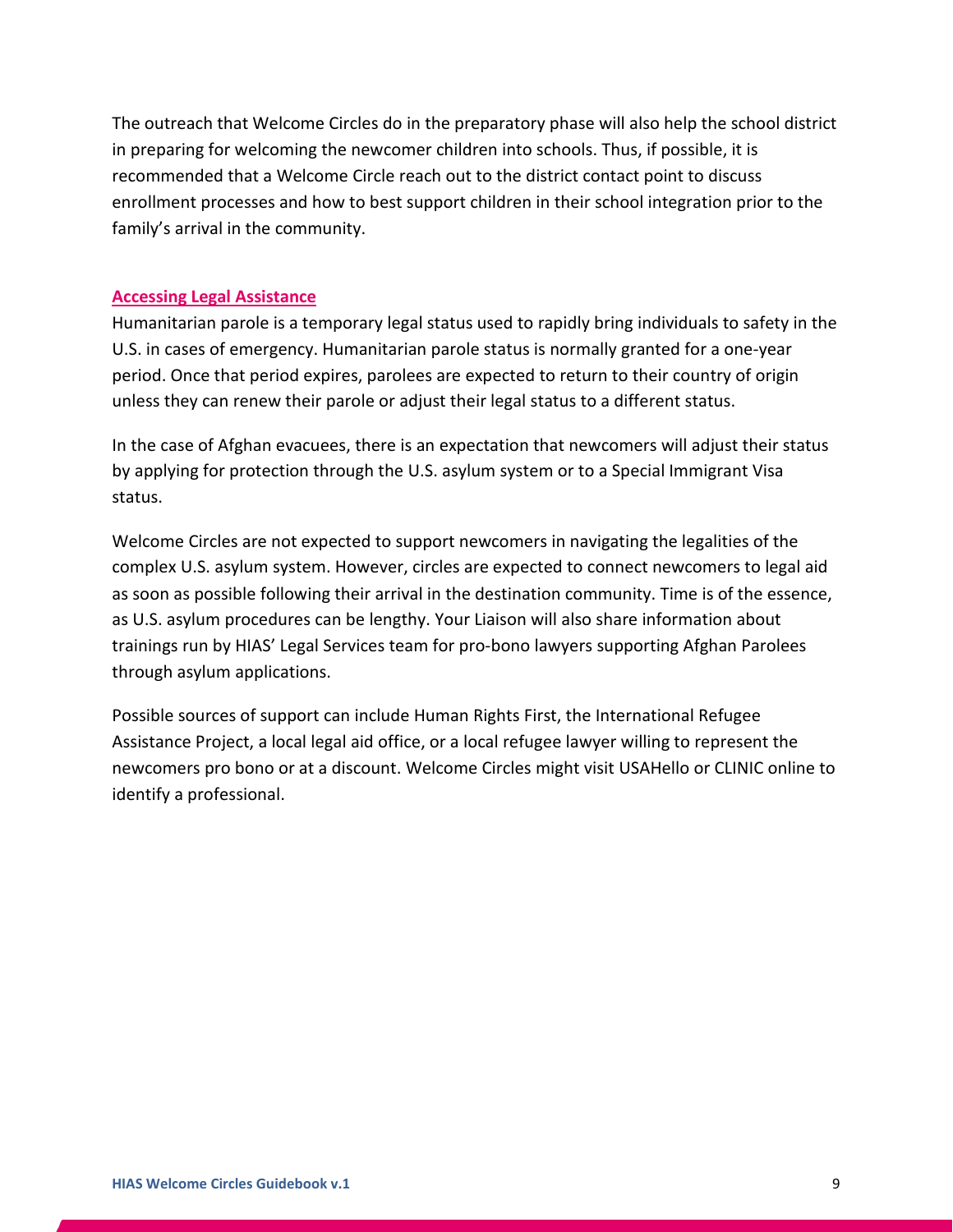#### **Additional Resources**

For more information about the application, fundraising requirements, the circle's role, program training, and background check requirements, check out these resources:

- [Sponsor Circles website](https://www.sponsorcircles.org/)
- [HIAS Welcome Circles FAQ](https://www.hias.org/sites/default/files/welcome_circles_faq_v2.pdf)

Resources for volunteers working with resettlement agencies under Co-Sponsorship Model: *Note: Welcome Circles do not report to resettlement agencies; however, there is valuable info in these guides.*

- [IRIS resources a](https://irisct.org/resources/)nd [IRIS manual for community sponsorship](https://irisct.org/wp-content/uploads/2021/04/COMM-CO-SPONSORSHIP-MANUAL-FEB-2021-FINAL2.pdf)
- [Church World Service manual](https://cwsglobal.org/download/14498/)

Resources from national refugee technical assistance sites:

- [Afghan parolee resources](https://www.acf.hhs.gov/orr/programs/refugees/afghan-assistance-resources)
- [Resource identification: Find Hello](https://usahello.org/)
- [Cultural Orientation Resource Exchange](https://coresourceexchange.org/)
- [Employment and case management](https://switchboardta.org/)
- State Refugee Coordinators contact info[: State Refugee Coordinator](https://www.acf.hhs.gov/orr/grant-funding/key-state-contacts)
- [Welcome.US](http://www.welcome.us/)

Local service providers to research:

- County Assistance Office (cash assistance, food stamps, Medicaid) check if your area has a refugee site
- Department of Health (vaccinations)
- Health clinics (primary care)
- School district (enrollment info for English language learners)
- English as a Second Language classes
- Job centers, possibly local refugee providers
- Legal immigration clinics
- United Way search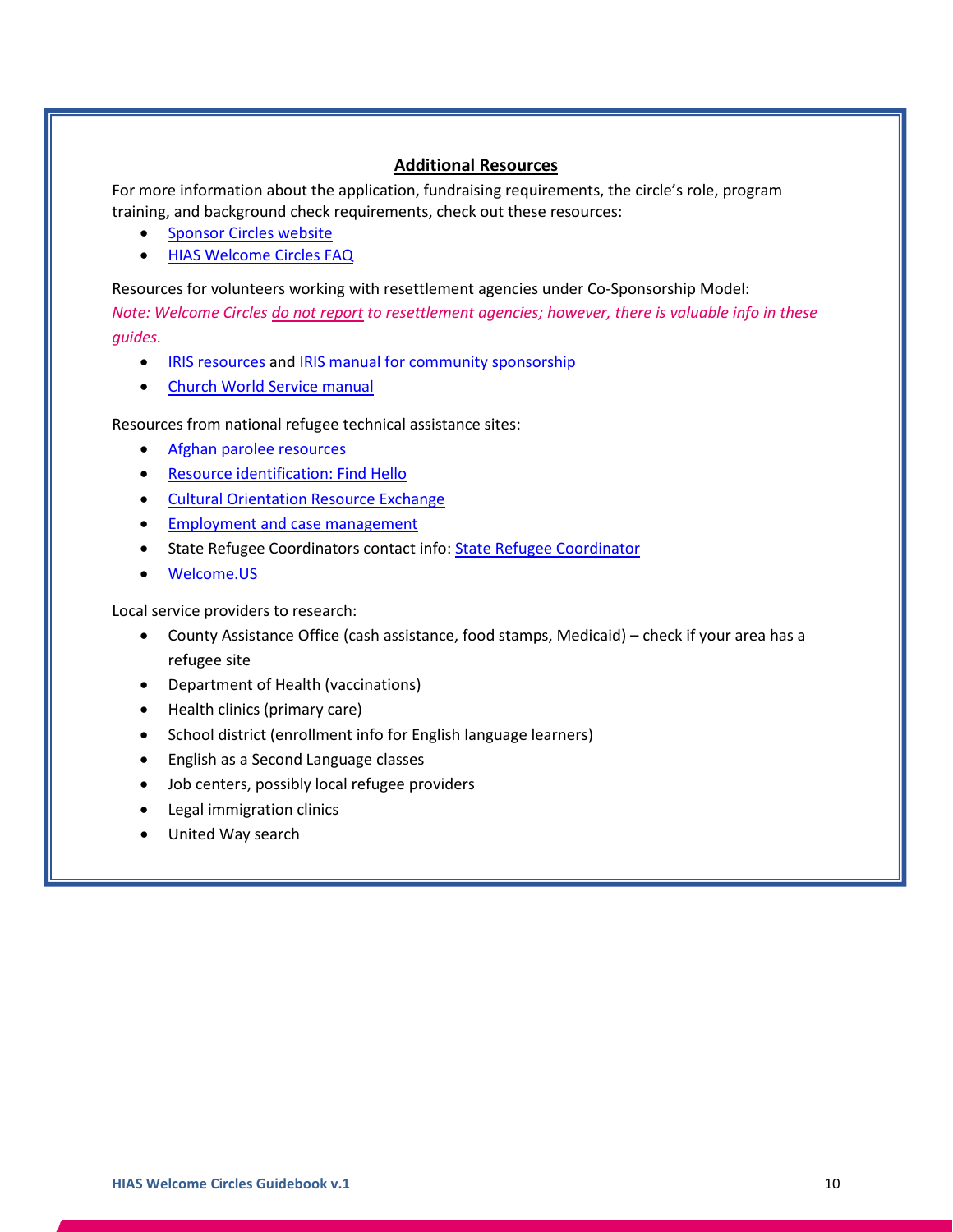### PHASE 3: Pre-Arrival Prep

*Grounding Thought: "We are here to change the world with small acts of thoughtfulness done daily rather than with one great breakthrough."*

*– Rabbi Harold Kushner*

# **What circles should be thinking about:**

Housing search, interpretation set up, apartment furnishings, culturally appropriate food provision, technology provision, finalizing contacts for key services, creating financial/task tracking documents, planning airport pick-up and first week activities. Training/education on Afghan culture, working with interpreters, cultural humility, boundary-setting, self-care, child safety, trauma-informed approach.

# **In this section, you'll find:**

- 1. [Tips: Donations and Discounts](#page-13-0)
- 2. [Basic Necessities: Clothing](#page-14-0)
- 3. [Basic Necessities: Food Staples](#page-14-1)
- 4. [Basic Necessities: Utilities](#page-15-0)
- 5. [Basic Necessities: Phone and Internet](#page-15-1)
- 6. [Additional Resources](#page-16-0)

# <span id="page-13-0"></span>**Tips: Donations and Discounts**

Much of the furniture and home furnishings can be collected by Welcome Circles as in-kind donations. Welcome Circles should be encouraged to leverage their networks to solicit donations where possible. Any donated items should be clean and in good condition.

Second-hand stores or online platforms like Kijiji or Facebook marketplace should also be explored for discounted items.

Some items, such as bedding, towels, and personal hygiene items should be in excellent condition if used or purchased new. Welcome Circles should be encouraged to find low-cost options for purchasing such goods (e.g., dollar stores). Welcome Circles should think about the budget for these items from the outset, as it will need to be reflected in the Welcome Plan.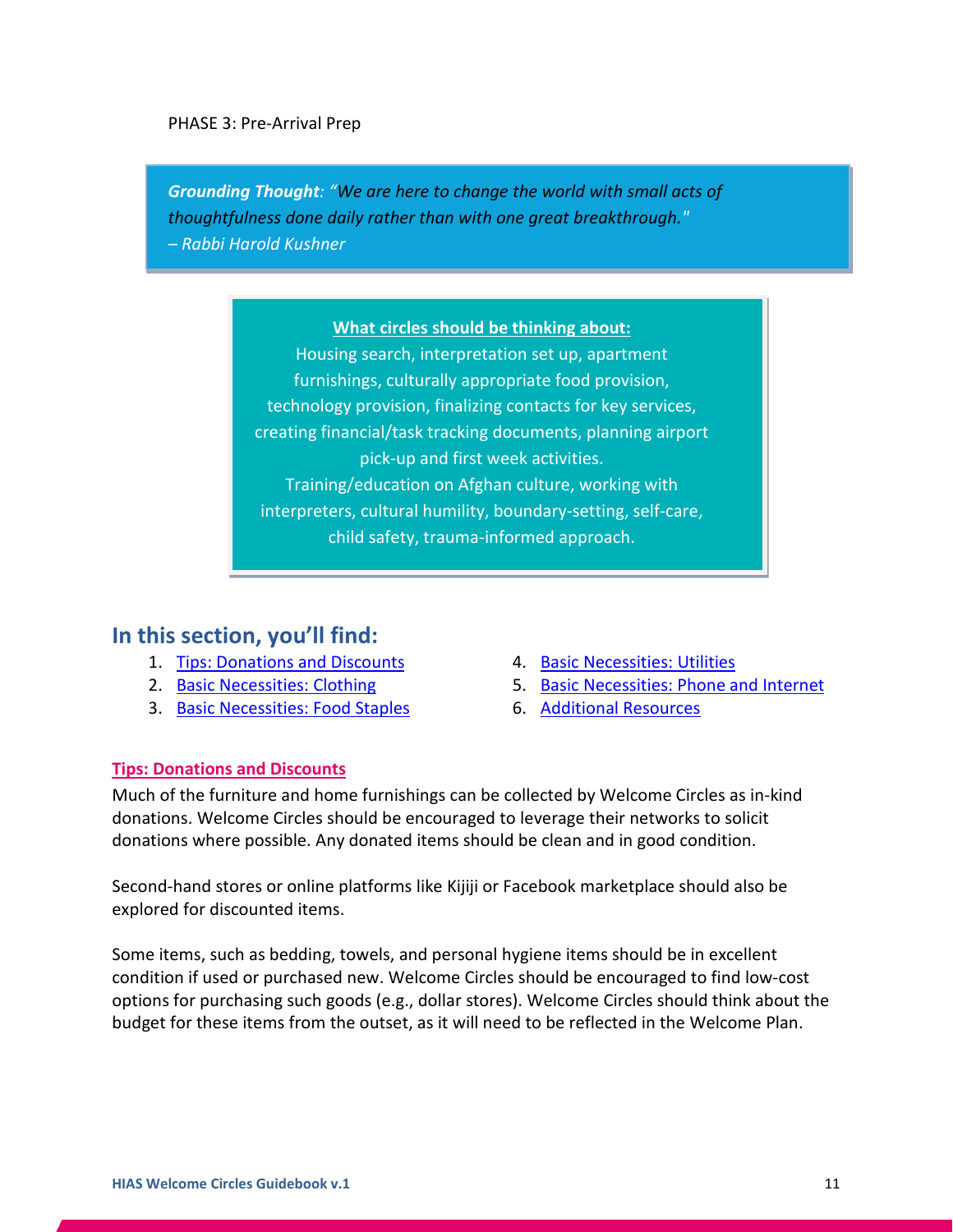### <span id="page-14-0"></span>**Basic Necessities: Clothing**

Welcome Circles can collect donated clothing for the newcomers but should be mindful of the fact that circles may not know the needs and sizes of the newcomer family members ahead of their arrival in the community. If you have gathered donations of goods that end up being unsuitable for the family members, plan to donate them to others who may be in need.

Some clothing will need to be purchased new (e.g., socks and underwear). Welcome Circles could consider taking the newcomers on an initial shopping trip shortly after arrival to purchase clothing and other basic goods. This trip can also include stops to introduce newcomers to secondhand clothing stores in the community.

Welcome Circles should be mindful that providing too much new clothing or other goods may establish an expectation that the group will not be able to continue to fulfill.

Special consideration should be paid to securing seasonally appropriate clothing.

Many Welcome Circles may find themselves deluged with donated items and that their expenditures on clothing and other goods are negligible. Think about the budget for these items from the outset, as you will need to reflect this in the Welcome Plan and budget addendum.

# <span id="page-14-1"></span>**Basic Necessities: Food Staples**

Welcome Circles may consider arranging a culturally familiar meal for the newcomers on their arrival. This can serve as a warm introduction to both the group and community and help put the newcomers at ease.

Welcome Circles should purchase some basic food staples ahead of the family's arrival to ensure sufficient provisions to get by in the first few days after their arrival. Welcome Circles should research what food staples are common in Afghan cuisine. For example, [this blog](https://www.afghancultureunveiled.com/humaira-ghilzai/afghancooking/2013/09/a-peek-in-afghan-pantry.html) gives some helpful tips.

Welcome Circles should remember to provide baby food, as applicable.

Welcome Circles should plan (and budget for) a grocery trip with the newcomers soon after arrival so that the newcomers can stock up on food items of their liking. The group should orient itself to affordable grocery store options in the community.

Welcome Circles should also budget for ongoing grocery costs over the course of the newcomers' first 180 days in the community and reflect this in the Welcome Plan and budget addendum.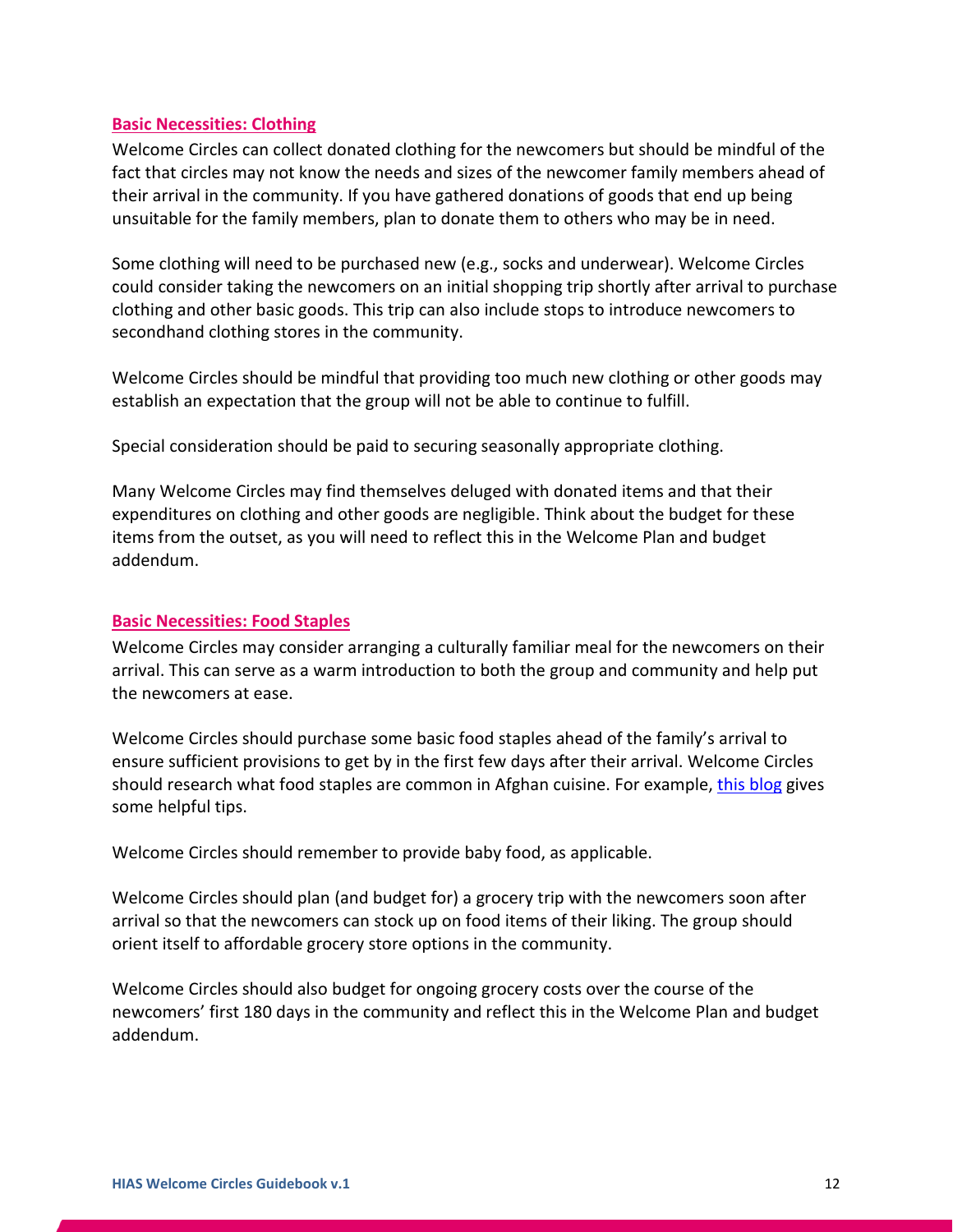### <span id="page-15-0"></span>**Basic Necessities: Utilities**

Welcome Circles will be responsible for helping the newcomer family establish utility accounts associated with their permanent housing.

Afghan newcomers will need their social security numbers to register for utilities. If they were processed on military bases, the initial paperwork to obtain social security cards should have been completed there. These should be sent to the destination community after the newcomers arrive. To ensure the newcomers receive their social security cards, Welcome Circles will need to help them complete a change of address with the U.S. Department of Homeland Security and with the U.S. Postal Service. If there is a delay in receiving the social security cards, Welcome Circles should be prepared to establish utility accounts themselves using a group member's social security card. Responsibility for the accounts can be transferred once the newcomers' social security cards arrive.

Some local communities may offer utilities subsidies for low-income families through [LIHEAP.](https://www.acf.hhs.gov/ocs/low-income-home-energy-assistance-program-liheap) Welcome Circles should research whether any other local benefits are available to lower the monthly costs of utilities. Welcome Circles should orient themselves to the process of registering for utilities in advance, as well as the estimated monthly costs of utilities in the first 180 days.

# <span id="page-15-1"></span>**Basic Necessities: Phone and Internet**

**Telephone:** Welcome Circles should plan for the provision of at least one cell phone in good and working condition to the family, as well as covering the initial costs of the phone plan (first 180 days). Donated cell phones are acceptable, and smartphones are strongly recommended. Welcome Circles should research service providers to identify affordable plans and describe this in the Welcome Plan.

**Internet:** Welcome Circles should plan to help the newcomers register for an internet plan for their permanent housing. Welcome Circles should research available service providers to identify affordable plans and describe this process in the Welcome Plan.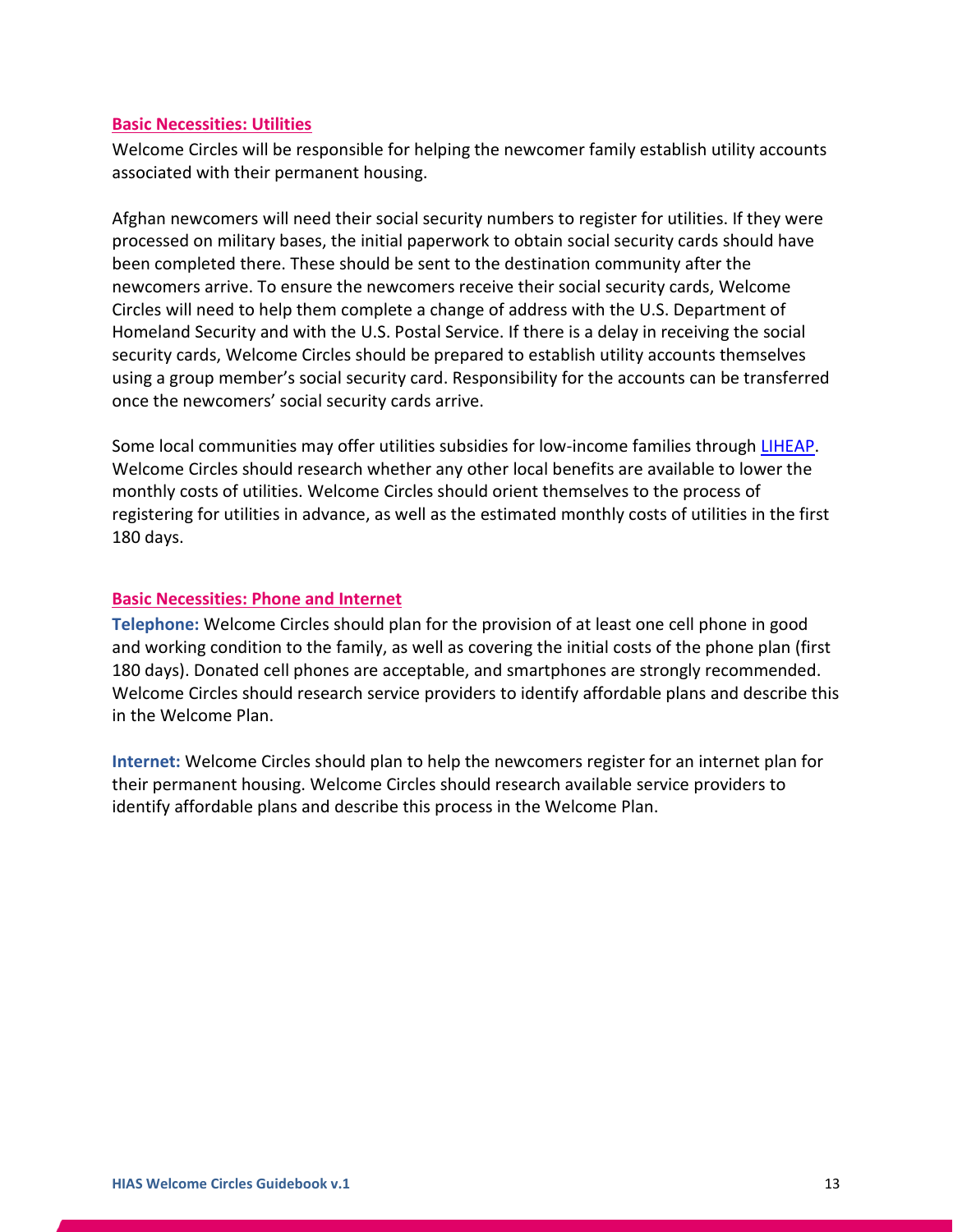### **Additional Resources**

<span id="page-16-0"></span>Housing guidance

- [Finding housing](https://usahello.org/life-in-usa/daily-life/find-place-to-live/#gref)
- [Benefits of renting to refugees](https://housingconnect.org/wp-content/uploads/2019/12/Benefits-renting-to-refugees.pdf)
- [Safe Housing and Furnishings checklist \(](https://www.hias.org/sites/default/files/sample_services_timeline_-_house_furnishings_checklist.xlsx)second tab)
- Setting up housing[: JRC RRIJ Apartment Furnishing Process.pdf](https://hiasny.sharepoint.com/:b:/s/CommunityEngagementGroup/Eb3M4rWG44BFpuT8i50wZBwBSvti9u_nmximA7scN1jxUw?e=cWeFMs)
- [Template using "Sign-Up Genius" for furnishing donations](https://www.signupgenius.com/go/30e0f4cadad29a1fe3-template)
- [Refugee housing FAQ](https://www.acf.hhs.gov/orr/faq/housing-information-faqs)
- [Affordable housing locator resource from HUD](https://resources.hud.gov/)

Best practices:

- Working with Interpreters Training [video](https://www.youtube.com/watch?v=pVm27HLLiiQ)
- [HIAS guide to using volunteer interpreters/translators \(](https://www.hias.org/sites/default/files/study_guide_volunteer_interpreter_and_translator_training_guide.pdf)pages 14-28)
- [Free interpretation resources](https://usahello.org/life-in-usa/daily-life/free-translation-help/#gref)
- [Trauma & trauma-informed care guide](https://www.catholiccharitiesusa.org/wp-content/uploads/2018/10/Secondary-Trauma-for-those-Working-with-Immigrants-and-Refugees-webinar-Oct-232018.pdf)
- [Boundary setting guide](https://citizensuk.contentfiles.net/media/documents/Managing_Boundaries_Workbook.pdf)
- [Boundary setting one-pager](http://www.refugeeone.org/uploads/1/2/8/1/12814267/setting_and_keeping_boundaries__website_.pdf)
- [Cultural Orientation](https://coresourceexchange.org/)
- [Adult learning](https://switchboardta.org/resource/six-principles-of-adult-learning/)
- [Teaching plans and resources](https://www.refugeeone.org/mentoring-teaching-english.html)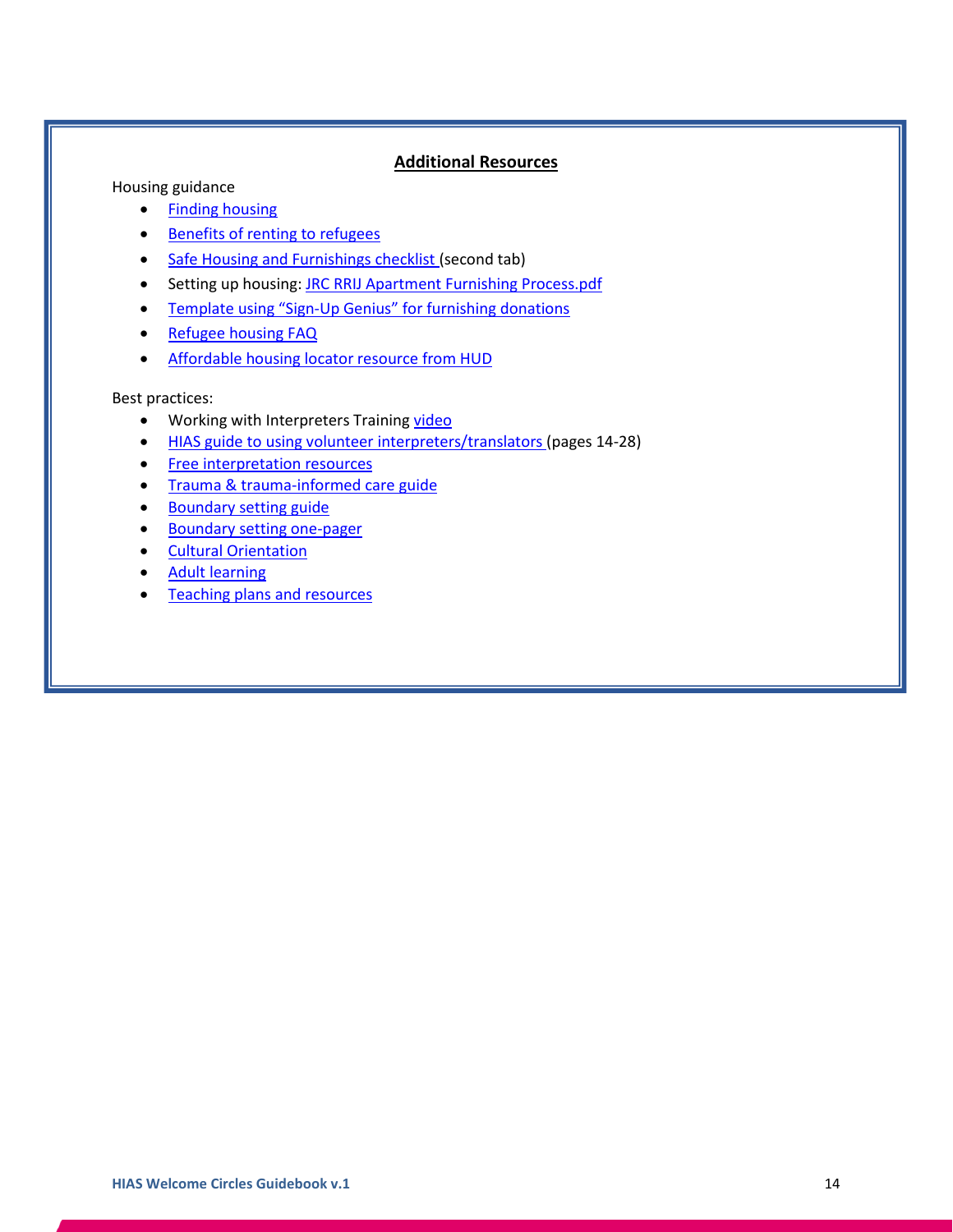# **PHASE 4: Arrival**

*Grounding thought: Let no sadness come through this gate. Let no trouble come to this dwelling. Let no fear come through this door. Let no conflict be in this place. Let this home be filled with the blessing of joy and peace. – Birkat HaBayit*

> **What circles should be thinking about:** Airport pick-up Home and safety orientation Hot meal and food supplies Early timeline

# **In this section, you'll find:**

- 1. [Meeting Newcomers at Their Point of](#page-17-0)  [Arrival](#page-17-0)
- 3. [Additional Notes and Resources](#page-19-0)
- 2. Priorities in [the First 24 Hours](#page-18-0)

### <span id="page-17-0"></span>**Meeting Newcomers at Their Point of Arrival**

Mixed emotions surrounding the actual arrival of newcomers highlight how important the first meeting is, and how lasting its impression. When Welcome Circles receive the newcomers at their point of arrival, be aware that they may be experiencing a bewildering number of things all at once:

- **They may be exhausted and/or scared** they may not even be particularly happy about being in the U.S. or the destination community. They not have left their country by choice. They are likely to have experienced a traumatizing exit from Afghanistan, and a long time in processing at the U.S. Safe Haven (military base). Their feelings might be quite different from those of the Welcome Circle and very mixed.
- **Meeting new people can be exhausting**. Welcome Circles should carefully consider who among their core members should greet the newcomers at the point of arrival, and keep in mind that having too many greeters can be overwhelming. Although groups may feel like celebrating immediately after arrival, the newcomers' first need will likely be for rest.

It helps for Welcome Circles to always communicate to the newcomers what you are doing and why and to allow them as much privacy as possible.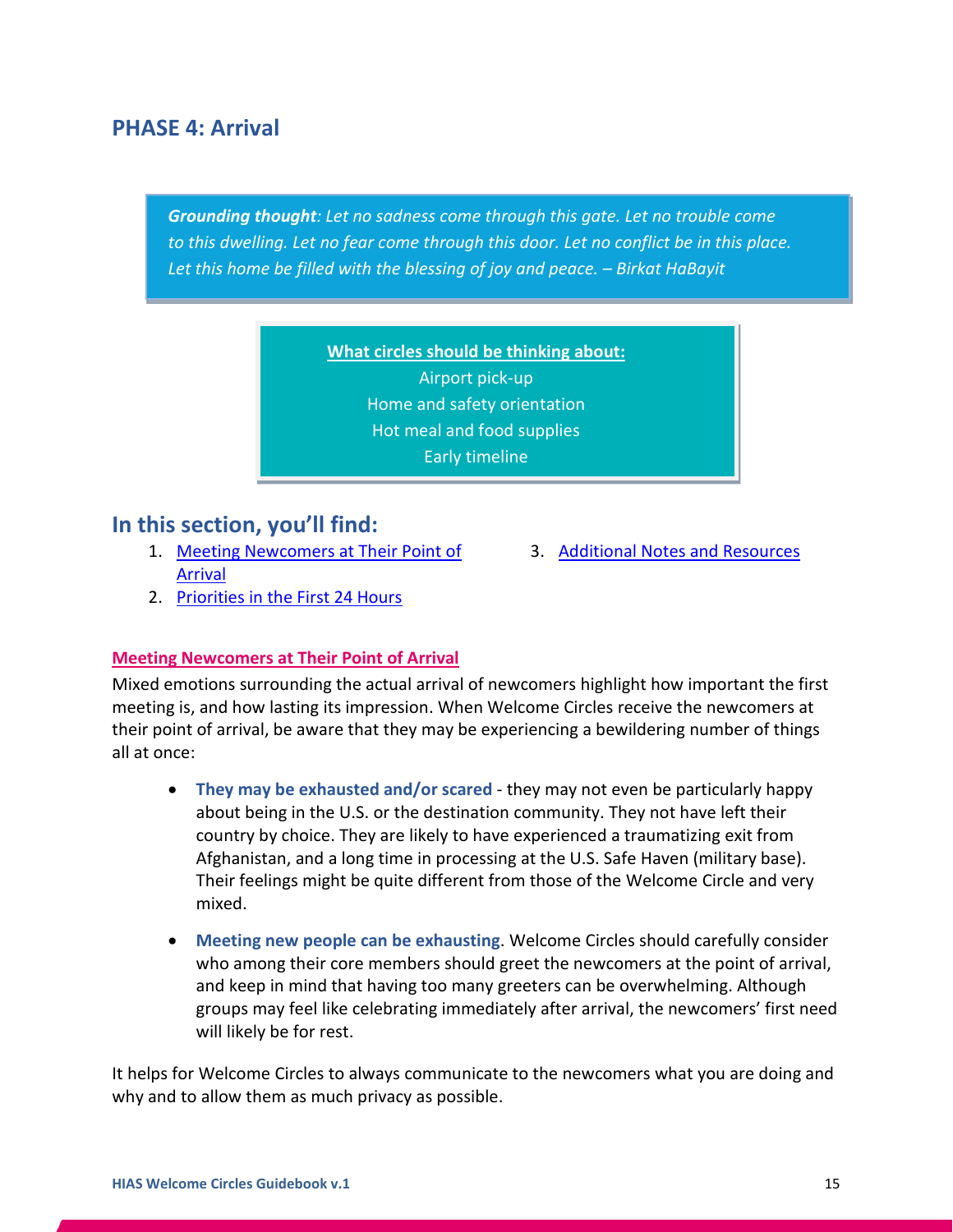# **It is strongly recommended to bring a qualified interpreter to the initial point of arrival** to

support the provision of a warm welcome by communicating in the newcomers' language. Welcome Circles should proceed with transporting newcomers directly to their initial accommodations. Newcomers should not be separated from each other or from their belongings during this journey.

Source: [RSTP Handbook, Chapter 7 on Settlement Preparation.](https://www.rstp.ca/wp-content/uploads/2014/03/Chapter-7-Settlement-Preparation-FEB18-1.pdf)

### <span id="page-18-0"></span>**Priorities in the First 24 Hours**

The first 24 hours and the first few days are a critical time in newcomers' lives. First impressions are formed, and vivid memories of these days are likely to remain with them for the rest of their lives. While your Welcome Circle will want to ensure that you are addressing the necessary practical issues during this time, it will also be important for members to focus on the newcomers' emotional needs.

This **suggested checklist** addresses a few of the immediate practical concerns in the first 24 hours:

- Ensure newcomers' accommodation is stocked with sufficient food supplies for a few days, and that newcomers are greeted with a warm, culturally appropriate meal.
- Orient new comers to how to use things in their accommodation e.g., faucets, telephones, basic household equipment, and objects that might be unknown to them or difficult to figure out, such as fire alarms.
- Ensure newcomers know how to contact someone from the Welcome Circle at any time, day or night. Provide several numbers and develop a system to communicate when in need of help if English is poor (such as Google Translate). **Make sure they know who to call in case of emergency.**
- Support the newcomers in making any desired phone calls to relatives or loved ones.
- Provide newcomers with some pocket money in case they need to leave the accommodation to purchase any goods.
- Arrange a time for a deeper orientation meeting the next day with a qualified interpreter.

[Source: RSTP Handbook, Chapter 7 on Settlement Preparation.](https://www.rstp.ca/wp-content/uploads/2014/03/Chapter-7-Settlement-Preparation-FEB18-1.pdf)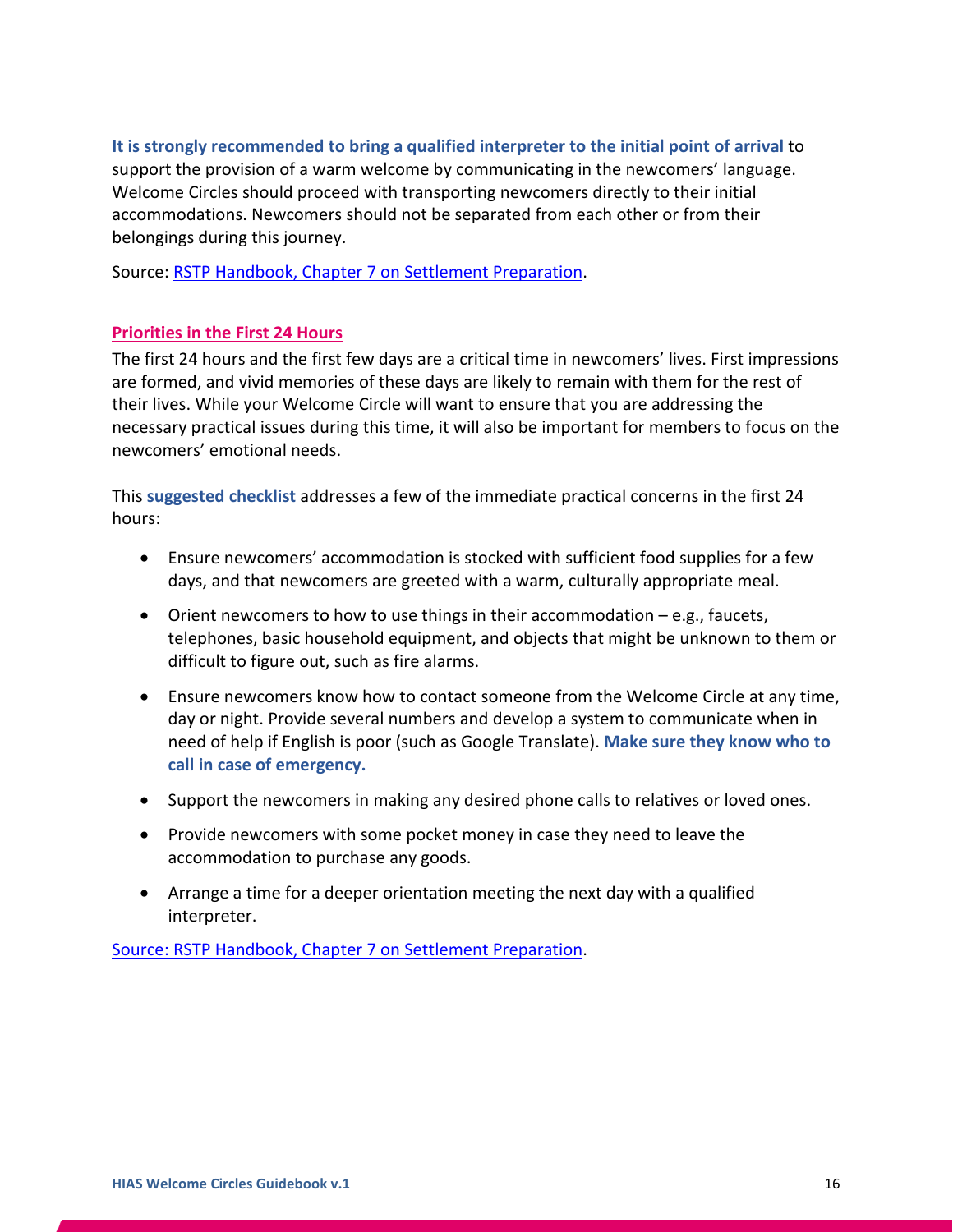### **Additional Notes and Resources**

<span id="page-19-0"></span>Airport pick-up guidance

- Bring interpreter, if possible; if not, have phone interpreter available
- Try to get permission to meet family at gate
- Create welcome sign with family's name
- Do not take photos without permission
- Do not touch family without permission

Culturally appropriate hot meal upon arrival

- Consider asking Afghan neighbor, if available, to cook for family (provide money or gift card)
- Purchase hot meal at Halal market or restaurant

Home and safety orientation

Review [Safe Housing and Furnishings checklist](https://www.hias.org/sites/default/files/sample_services_timeline_-_house_furnishings_checklist.xlsx)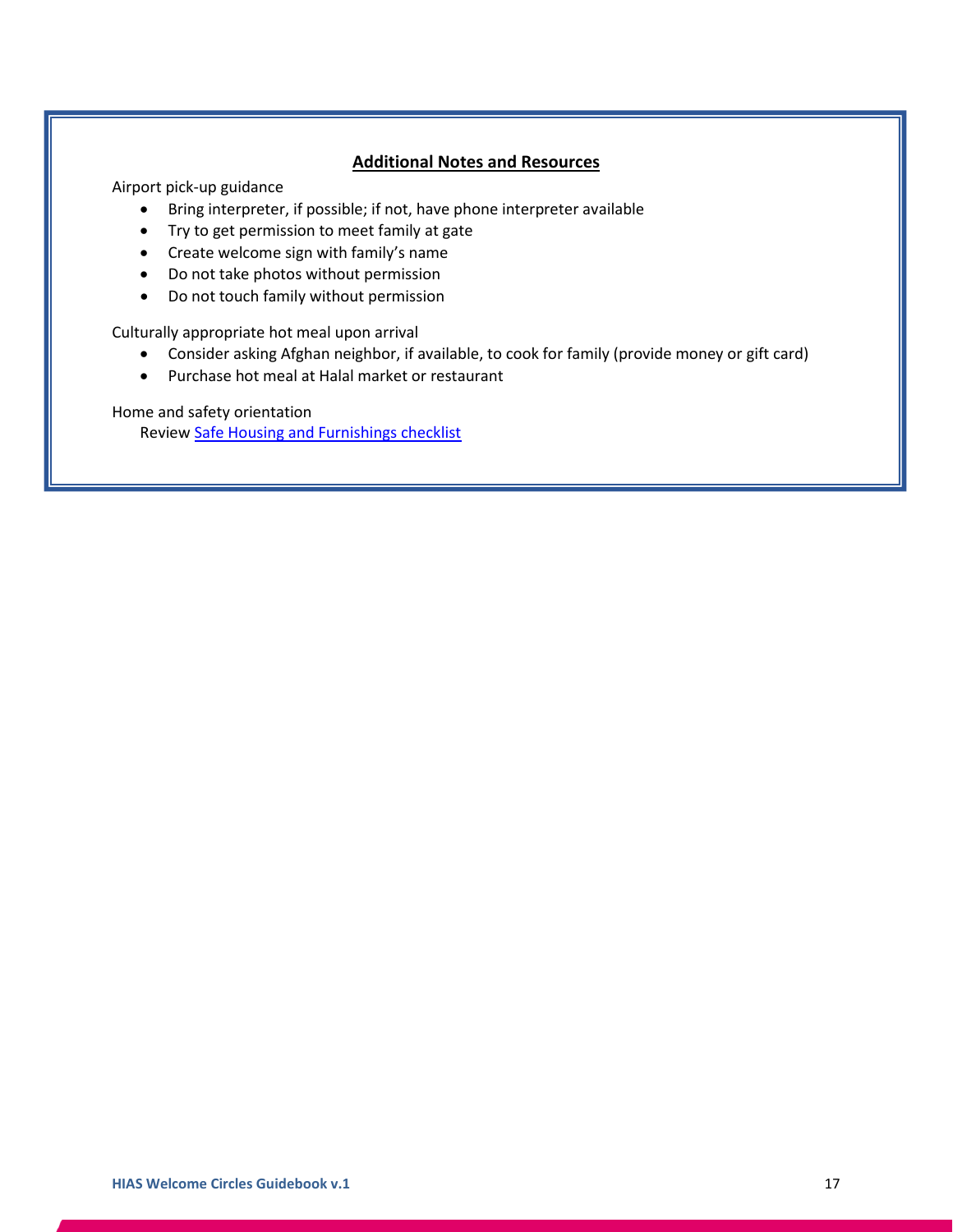# **PHASE 5: Immediate Post-Arrival**

*Grounding thought: "To be kind is more important than to be right. Many times what people need is not a brilliant mind that speaks but a special heart that listens." —Rabbi Menachem Mendel*

> **What circles should be thinking about:** Providing welcome Explaining Circles Orientation to neighborhood/community **Expectations** Completing the AR-11 Lease-signing Documentation collection Money distribution

# **In this section, you'll find:**

1. [Orientation Meeting](#page-20-0)

3. [Additional Resources](#page-22-0)

2. Priorities [in Week 1](#page-21-0)

# <span id="page-20-0"></span>**Orientation Meeting**

A best practice for Welcome Circles to follow is to arrange an orientation meeting with the newcomers within the first 24 hours of arrival, but *after* the newcomers have had an opportunity to rest in their initial accommodation.

During this orientation meeting, it will be important for Welcome Circles to:

- **Introduce** the newcomers to all the members of the Welcome Circle and explain (simply!) how the group members have divided their responsibilities.
- **Set expectations** by explaining the resettlement supports the Welcome Circle will be providing, and for how long (180 days).
- **Provide an overview** of key appointments that the newcomers should expect in the first week and other plans (e.g., trip to the grocery store).
- **Introduce the budget** to the newcomer family and have a transparent discussion regarding plans for spending of funds on the newcomers' behalf.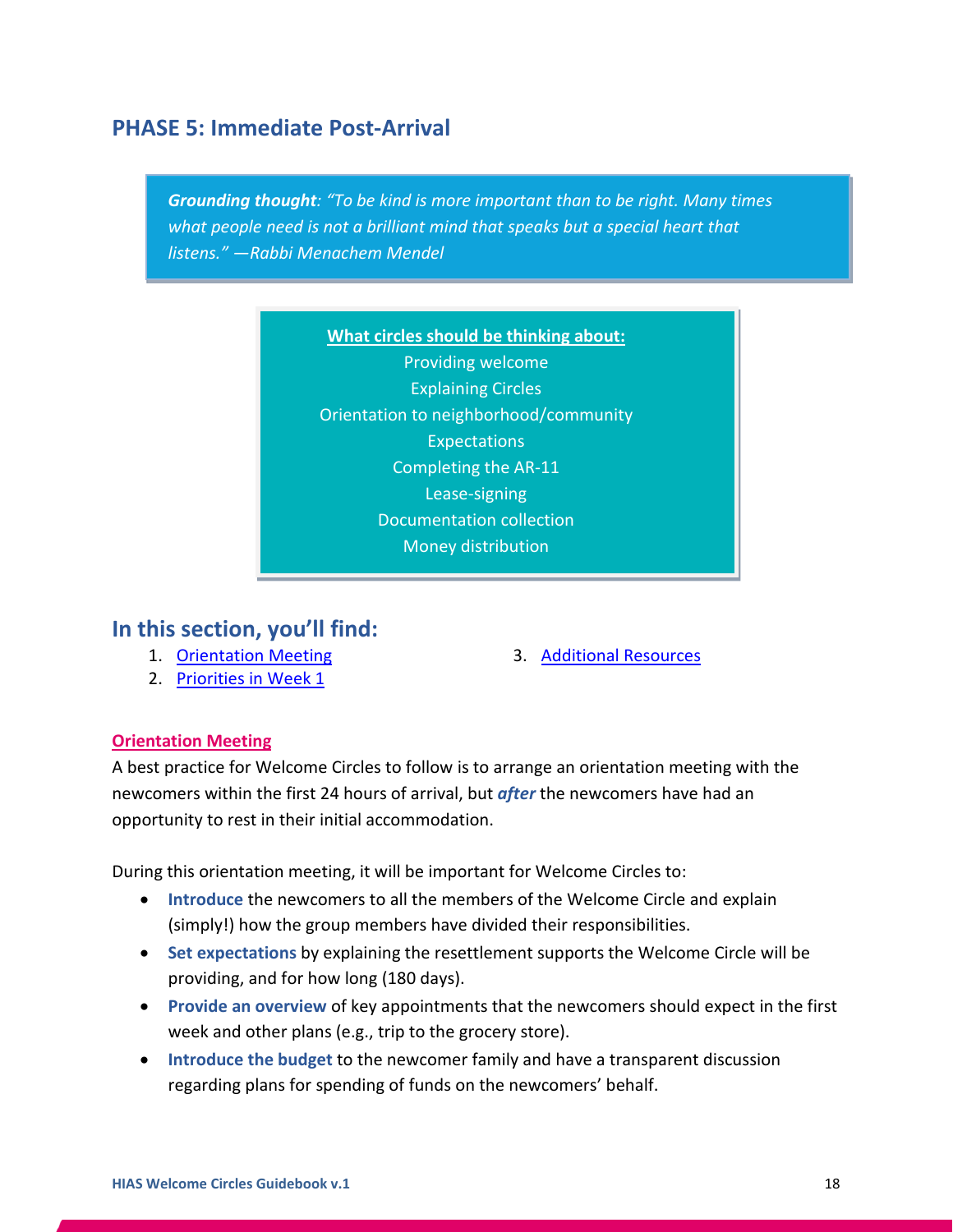• Ensure newcomers are aware of their **rights and responsibilities** in the U.S. Welcome Circles should never make decisions for the newcomers, but rather make decisions together with them. Whenever possible, mentor newcomers by providing alternatives and resources.

**It is strongly recommended that this first meeting take place with the presence of a qualified interpreter**, so that newcomers feel as comfortable as possible asking questions regarding the Welcome Circle members, the Welcome Circle Program, their new community, and what to expect as they get adjusted.

# <span id="page-21-0"></span>**Priorities in Week 1**

During the first week after arrival, Welcome Circles should prioritize tasks that will be critical to orienting the newcomer to how they can access necessities, obtain key documentation needed to establish themselves in the community, and begin to access critical benefits and services. It is advisable for Welcome Circles to arrange any needed appointments ahead of the newcomer's arrival to avoid unnecessary delays in access to critical benefits and services, if at all possible.

Priorities should include:

- An **initial shopping trip** for groceries and other necessities, neighborhood walk-about, and initial orientation to public transportation options.
- Obtaining a **cell phone and plan**.
- Supporting newcomers in completing a **change of address** with the U.S. Department of Homeland Security and with the U.S. Postal Service to their temporary accommodation so that their social security cards and Employment Authorization Documents (EADs) are sent to them as quickly as possible.
- **Attending appointments** at the local state government **benefits** office, local **SNAP** office, and other locations, and/or completing relevant **online applications** to secure any benefits the newcomers might be eligible for.
- Attending an initial appointment with the **local health department** and the local **department of social services** to access health insurance and connect the family to health practitioners.
- Attending an initial appointment with a **legal professional** to begin the asylum process.
- Enrolling newcomer adults in **English language classes** appropriate to their circumstances, taking into consideration any childcare needs.

**\*Important:** Welcome Circles should remain mindful of the newcomers' emotional needs during their initial week after arrival and watch for signs of stress or culture shock. The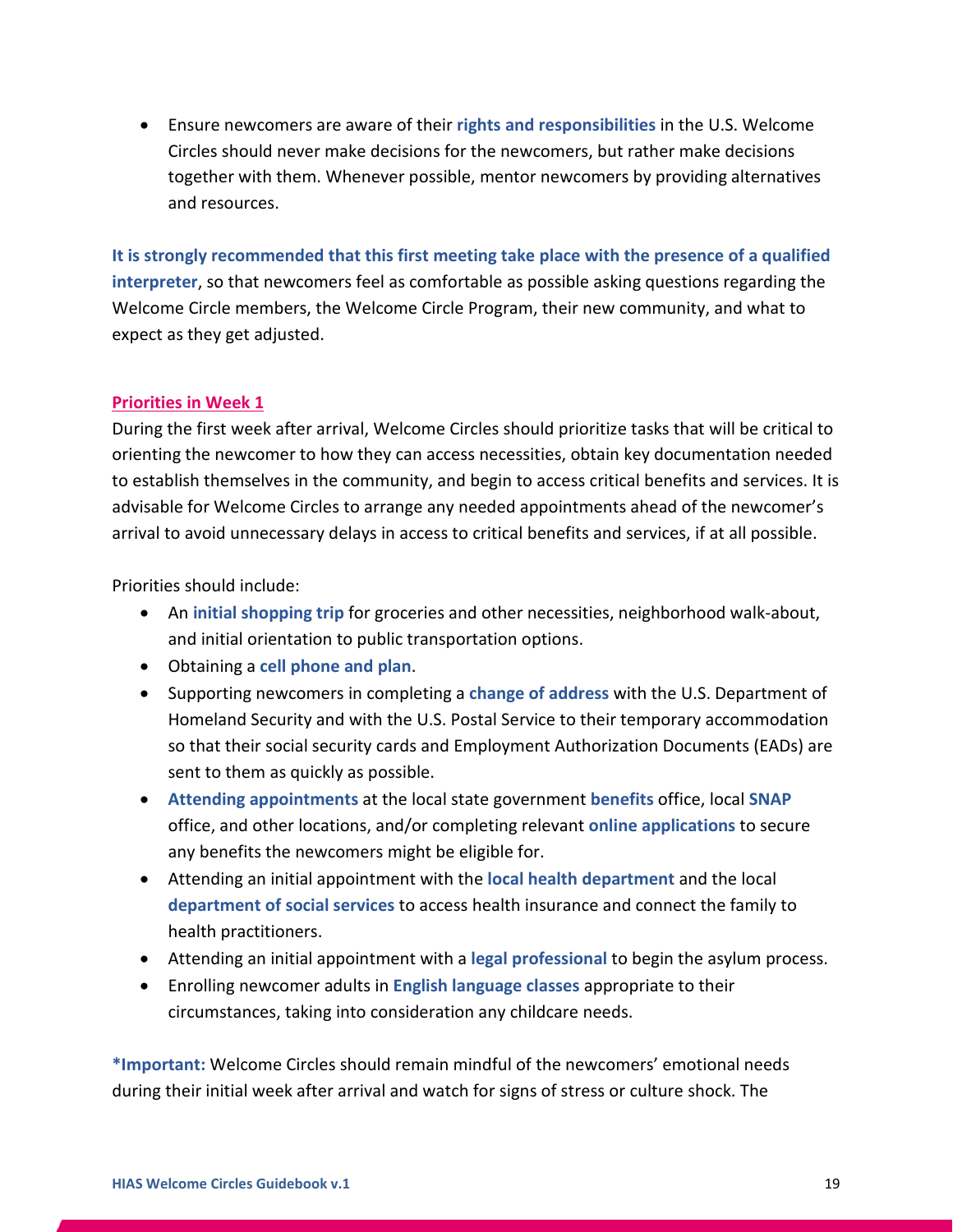[Knowledge Check](https://sponsorcircles.talentlms.com/catalog) course from Community Sponsorship Hub has a module on power, cultural, religion, language, trauma, and privacy, and communication considerations that will be helpful for navigating these initial, busy days.

### **Additional Resources**

<span id="page-22-0"></span>Getting to Know You:

• [Welcoming activities/icebreakers](http://www.culturalorientation.net/providing-orientation/tools/icebreakers)

Core Services Provision Starts:

• [Try using this sample checklist tool](https://www.hias.org/sites/default/files/sample_services_timeline_-_house_furnishings_checklist.xlsx) (first tab) to track what needs to be done and when *Note: Welcome Circles are not required to follow this timeline, but most of these tasks apply.*

**Orientations** 

- Circles members, structure, roles, money disbursement, activities, and goals
- Neighborhood and Community

Lease-signing, as applicable

- Use interpretation to ensure understanding of legal document
- Ensure comprehension of lease length, protections, consequences of breaking lease, and apartment maintenance requirements
- [Housing guide](https://switchboardta.org/resource/welcome-new-home-illustrated-guide/) for family
- [Landlord repair guide](https://switchboardta.org/resource/please-repair-an-illustrated-guide/)

AR-11 Homeland Security Document

- [Reason for AR-11](https://cliniclegal.org/resources/religious-immigration-law/what-form-ar-11)
- [AR-11 Form](https://www.uscis.gov/ar-11)

Handling Expectations:

• [Canadian program document](https://www.rstp.ca/wp-content/uploads/2018/04/Managing-Expectations-A-Resource-Kit-for-Refugee-Sponsors.pdf)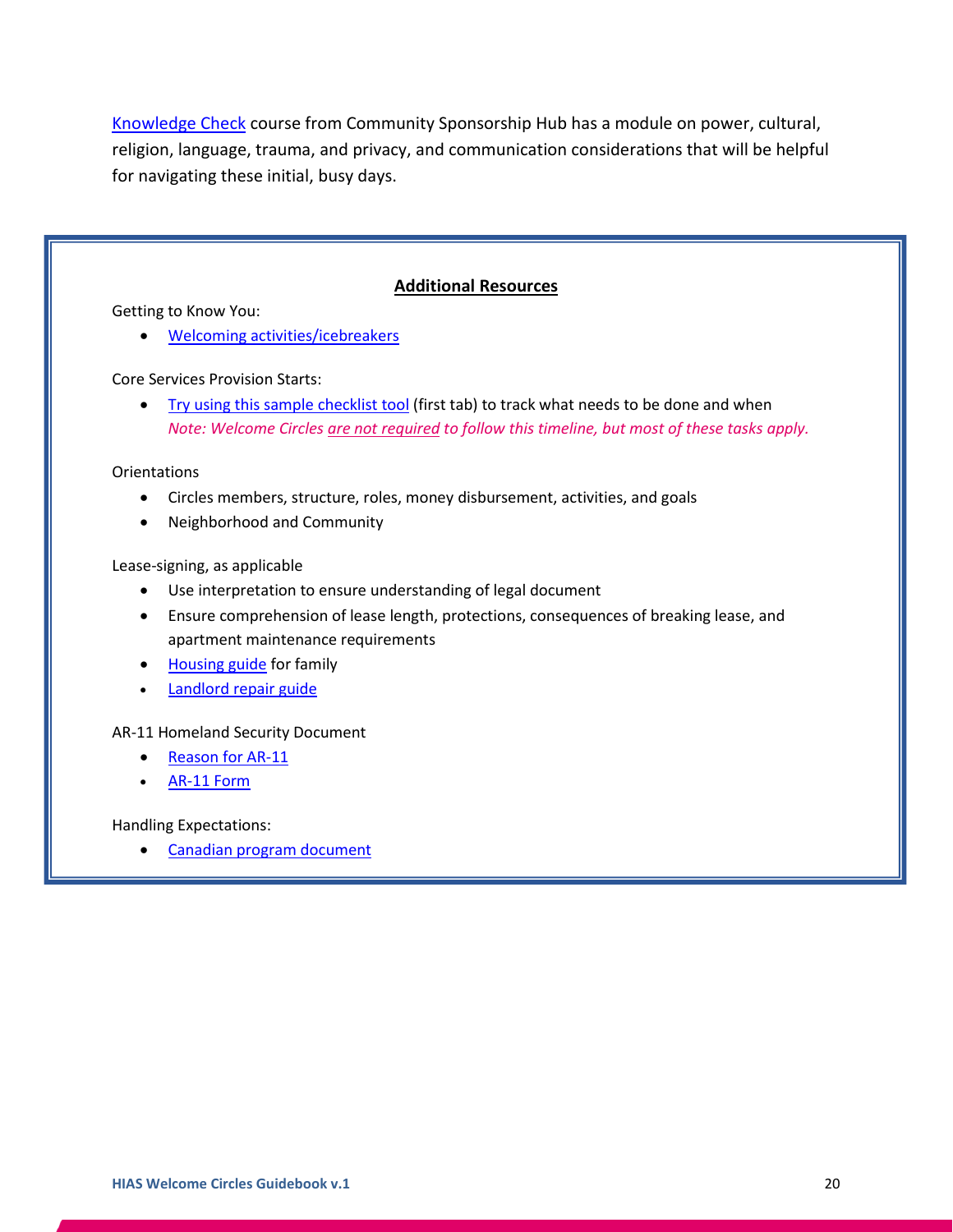# **PHASE 6: The First 30 Days**

*Grounding thought: "Everyone has his own specific vocation or mission in life; everyone must carry out a concrete assignment that demands fulfillment. Therein he cannot be replaced, nor can his life be repeated, thus, everyone's task is unique as his specific opportunity to implement it."– Viktor E. Frankl*



# **In this section, you'll find:**

- 1. [Priorities in Month 1](#page-23-0)
- 2. [Days 30 and 90 Reports](#page-24-0)
- 3. [Understanding the Adjustment Period](#page-24-1)
- 4. [Supporting the Adjustment Period](#page-24-2)
- 5. [Recognizing and Responding to](#page-25-0)  **[Emergencies](#page-25-0)**
- 6. [When to Pursue Mental Health Care](#page-25-1)
- 7. [Additional Resources](#page-28-0)

# <span id="page-23-0"></span>**Priorities in Month 1**

The first month after arrival is critical for the newcomers to begin feeling settled and establishing a routine in their new community. Priorities for Welcome Circles during this period should include:

- **Completing any tasks from the "**[Priorities in Week 1](#page-21-0)**" checklist** that the Welcome Circle may not have been able to complete immediately.
- **Enrolling school-aged children** in educational institutions (within first two weeks).
- **Opening a bank account** (within first two weeks note that this requires the arrival of the newcomers' social security cards).
- Helping adult newcomers **adjust to a routine** of attending language classes.
- **Attending an appointment with an employment counsellor**, if available, and otherwise beginning to provide employment coaching and job search support to adult newcomers.
- Offering and facilitating **cultural connections** as the family desires.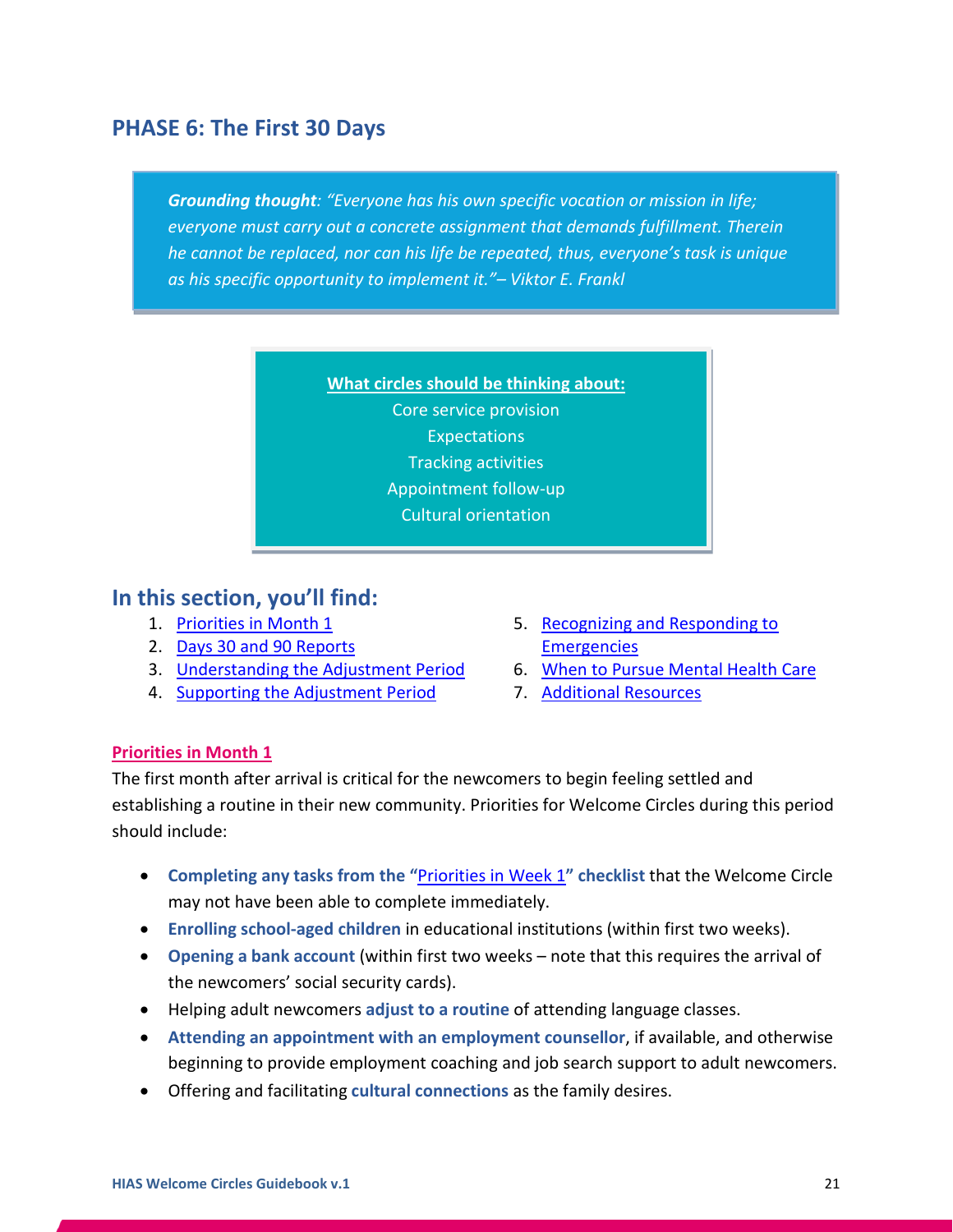- **Supporting transportation needs**, while encouraging the family to gradually begin navigating their community independently.
- **Beginning the search for permanent housing** the sooner the newcomers are settled in their permanent home, the more settled they will feel in the community.

# <span id="page-24-0"></span>**Days 30 and 90 Reports**

Proactive check-ins will take the following forms:

- A day 30 online report
- A day 90 online report

The Community Sponsorship Hub is designing these reports, and they will be provided to circles via their HIAS Welcome Circle Liaisons.

# <span id="page-24-1"></span>**Understanding the Adjustment Period**

The resettlement experience comes with several stages of adjustment. Welcome Circles should be aware of possible stages the newcomers may be experiencing, including:

- **Honeymoon**: excitement, anticipation, hopefulness, eagerness
- **Hostility**: frustration, anxiety, anger, depression, fear, mistrust
- **Humor**: learning new things, understanding culture, meeting new people, feeling more comfortable
- **Home**: feeling adjusted, comfortable, hopeful, positive, able to cope, teaching and supporting others

Welcome Circles can help newcomers through these stages in various ways, including providing friendship, support, and community connections; linking newcomers with people, events, goods, and services from their own culture; and organizing time for social and recreational interactions.

# <span id="page-24-2"></span>**Supporting the Adjustment Period**

Refugee newcomers often have an adjustment period when certain symptoms may appear that will later dissipate once certain factors are in place. Factors that can help improve mental health include employment, language acquisition, meeting new people, and being able to send money to family. Before assuming that there is a mental health problem, Welcome Circles should do their best to gather more information while continuing to respect the newcomers' right to privacy:

• **Listen to and empathize with the client**: Is this a global distress issue having to do with the stress of adjustment, of paying rent, of learning English, of missing loved ones, of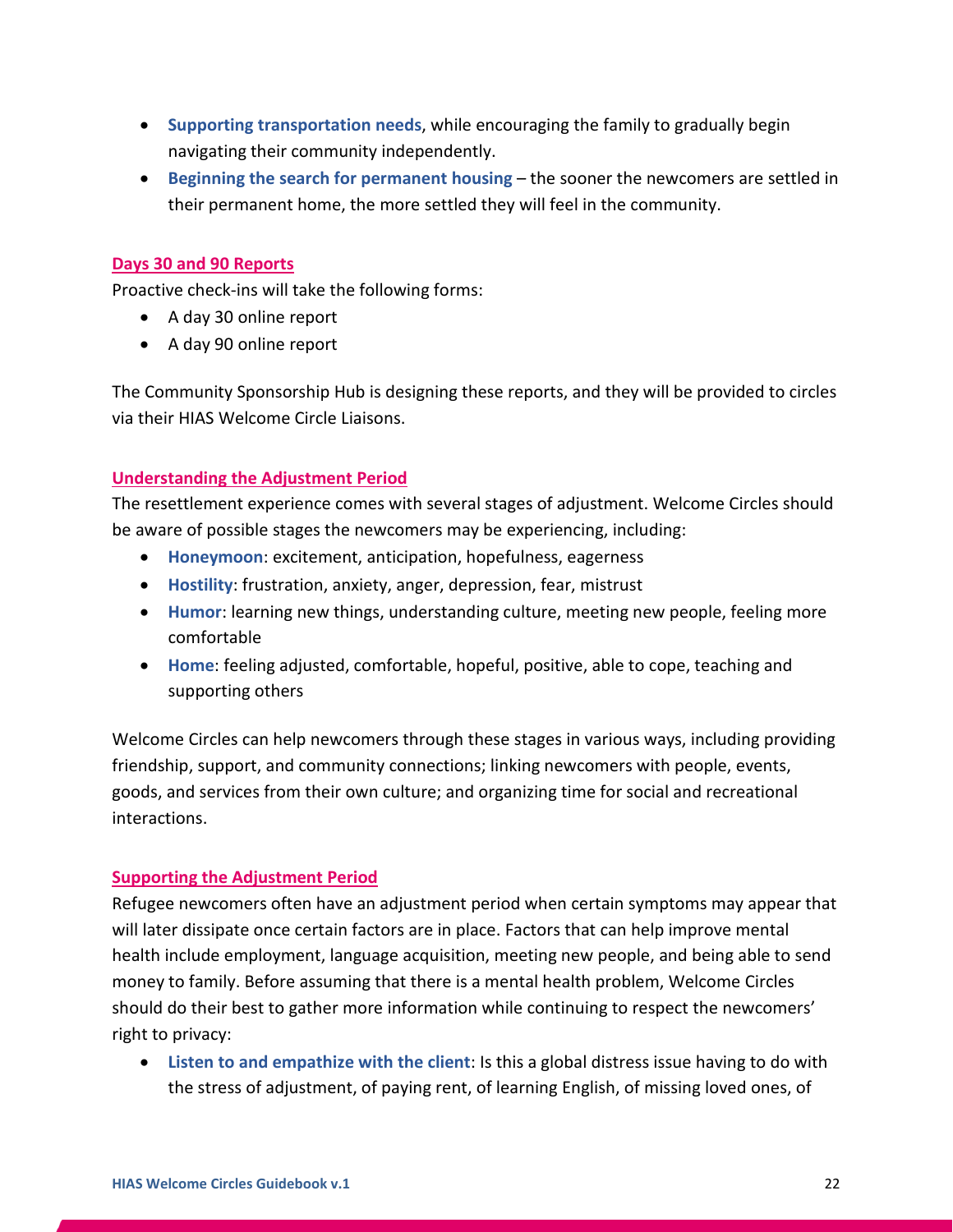uncertainty of where loved ones are? These stressors are very common for newcomers. Or is it a more serious mental health problem?

• **Ask questions, be curious, engage in conversation**: Helpful prompts can include, "What is going on?" "What made you upset today?" "What happened?" "Tell me how you are feeling" "How long has it been going on?" "Have you been treated for this issue in the past? With medication?"

# <span id="page-25-0"></span>**Recognizing and Responding to Emergencies**

T

Welcome Circles should be prepared to watch for and recognize **signs of emergency**, which can include:

- When a newcomer has expressed suicidal thoughts in the present and/or has expressed a plan
- When a newcomer has expressed homicidal thoughts
- When a newcomer is incoherent, unable to respond, and has a flat affect
- When a newcomer is expressing hallucinations visual, audible, tactile
- When a newcomer is acting erratically, exhibiting bizarre behaviors, violent behaviors
- When there is a real or perceived need for immediate professional assistance

**If a Welcome Circle recognizes signs of emergency**, the following actions should be considered, as appropriate:

- Have a plan ahead of time by being aware of local mental health services in your area
- Call 911 explain that it is a mental health emergency that needs a mental health professional present when responding
- Bring the newcomer to the emergency room and explain that there is a mental health emergency. The emergency room attendant will assess and admit the newcomer to emergency psychiatric care if they deem necessary.

# <span id="page-25-1"></span>**When to Pursue Mental Health Care**

Welcome Circles may consider encouraging the newcomers to access mental health care in the following circumstances:

- When the newcomer expresses that they need extra support
- When the newcomer is exhibiting behaviors that are concerning and chronic, for example:
	- o not sleeping
	- o not eating
	- o not being able to get out of bed or to leave the house
	- o paranoid/hyper-vigilant behavior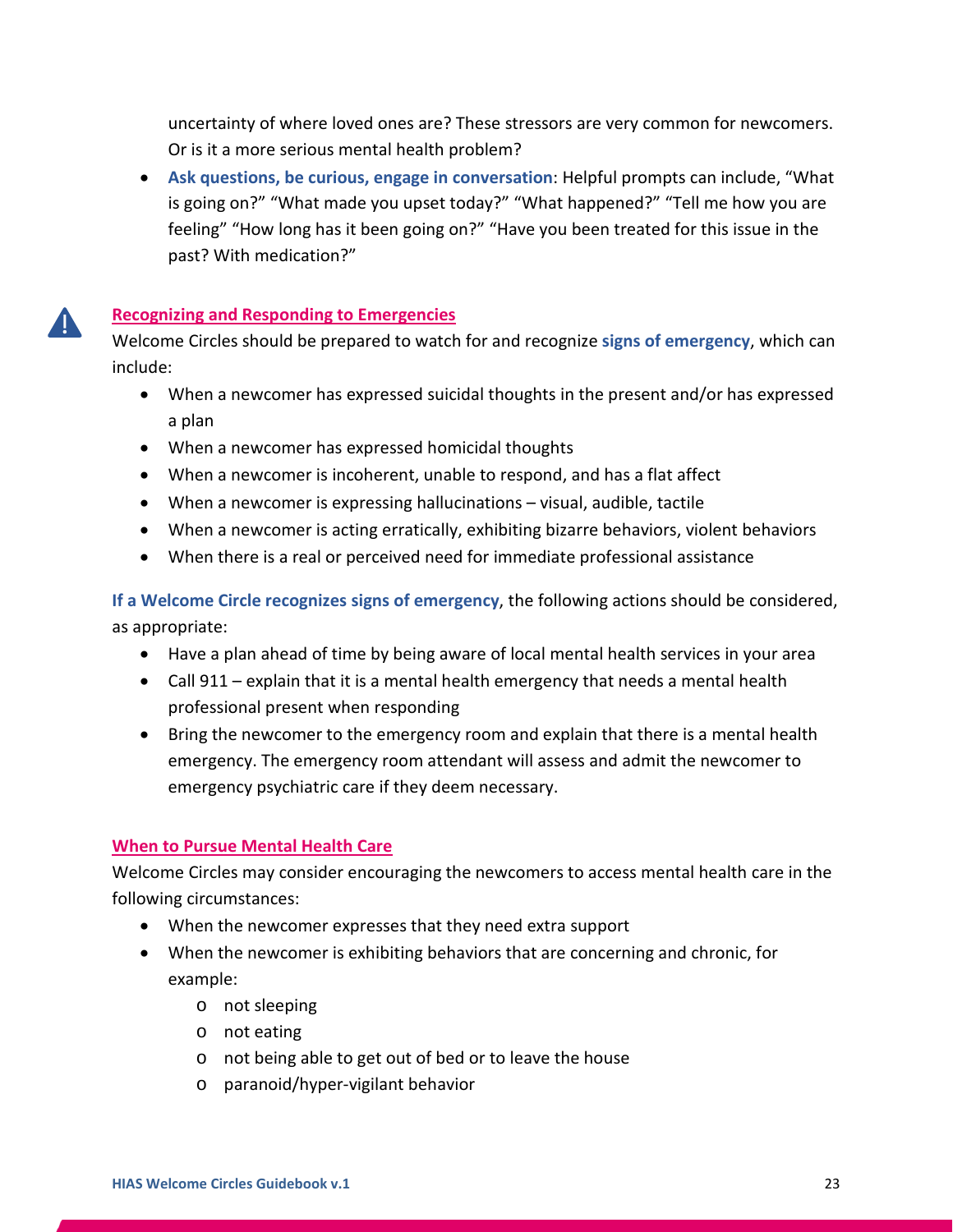- o experiencing audible/visual/tactile hallucinations
- o experiencing constant panic attacks
- o expressing or threatening violence of self or others

# **Additional Resources**

Core service provision:

• [Try using this sample checklist tool](https://www.hias.org/sites/default/files/sample_services_timeline_-_house_furnishings_checklist.xlsx) (first tab) to track what needs to be done and when

Resource guide for volunteers working with resettlement agencies under Community Sponsorship Model: *Note: Circles do not report to resettlement agencies however there is value info in these guides.*

• [IRIS resources](https://irisct.org/resources/) and [IRIS manual for community sponsorship](https://irisct.org/wp-content/uploads/2021/04/COMM-CO-SPONSORSHIP-MANUAL-FEB-2021-FINAL2.pdf)

Legal immigration:

- Connect family to legal immigration resource to begin process to adjust status
- [USCIS info](https://www.uscis.gov/humanitarian/information-for-afghans)

Cultural orientation:

- [Activities](https://coresourceexchange.org/activity-bank/)
- [Scroll to Afghan Placement & Assistance section](https://coresourceexchange.org/curriculum-lesson-plans/) [\(Guides in translation\)](https://coresourceexchange.org/welcome-guides/)
- [CORE Settle In](https://www.facebook.com/SettleInUS) Facebook page in Dari/Pashto

Assisting at appointments: medical, welfare, school, ESL, legal immigration, etc.:

- Schedule and attend follow-up medical and other appts
- Right to interpretation at provider[s resource](https://www.hhs.gov/civil-rights/for-individuals/special-topics/limited-english-proficiency/index.html)
- [Duolingo English lessons](https://www.duolingo.com/course/en/es/Learn-English)

Starting to seek employment:

- Seek enrollment into refugee employment/case management services (if available)
- For high skilled/English speakers, contact Upwardly [Global for career services](https://www.upwardlyglobal.org/career-skills-program/)

Activities happening in this phase:

- Transportation training to key spots
- Children enrolled/starting school
- After-school programs for youth
- Parents in ESL
- Budgeting and employment discussions begin and are frequent
- Connections to faith and ethnic community
- Family fun activities
- Circles check-ins are ongoing
- Disbursal of money per Welcome Plan

Mental Health

- IRIS, ["Refugee Mental Health Info for Cosponsors"](https://irisct.org/wp-content/uploads/2020/10/Mental-Health-Info-for-Co-Sponsors.pdf)
- RSTP, ["Post-Traumatic Stress Disorder"](https://www.rstp.ca/en/infosheet/post-traumatic-stress-disorder-ptsd/)
- Maria Popova, ["The Science of How Our Minds and Bodies Converge in the Healing of Trauma"](https://www.themarginalian.org/2016/06/20/the-body-keeps-the-score-van-der-kolk/?mc_cid=0506706136&mc_eid=e8fb0d4773)



WATCH:

RSTP webinar: ["Preserving and](https://www.rstp.ca/en/resources/videos/preserving-and-improving-the-mental-health-of-refugees-their-sponsors-and-supporters/)  [Improving the Mental Health of](https://www.rstp.ca/en/resources/videos/preserving-and-improving-the-mental-health-of-refugees-their-sponsors-and-supporters/)  [Refugees, their Sponsors and](https://www.rstp.ca/en/resources/videos/preserving-and-improving-the-mental-health-of-refugees-their-sponsors-and-supporters/)  [Supporters"](https://www.rstp.ca/en/resources/videos/preserving-and-improving-the-mental-health-of-refugees-their-sponsors-and-supporters/)

RSTP webinar: ["Supporting](https://www.rstp.ca/en/resources/videos/5052/)  [Refugee Mental Health"](https://www.rstp.ca/en/resources/videos/5052/)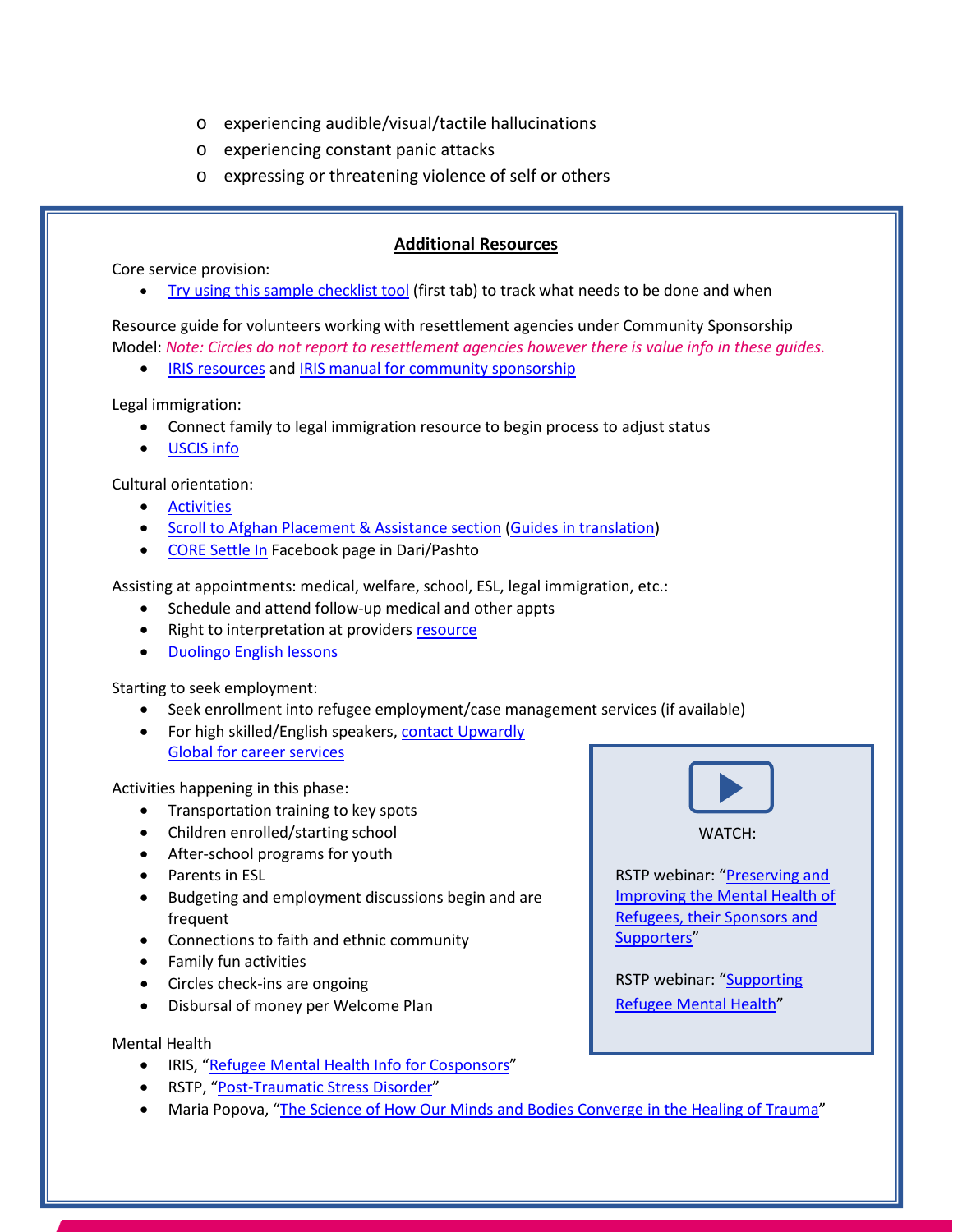# **PHASE 7: Days 30-90**

*Grounding thought: "The greatest level, above which there is no greater, is to support a person by endowing them with a gift or loan, or entering into a partnership with him, or finding employment for him, in order to strengthen his hand so that he will not need to be dependent upon others..." – Maimonides' Eight Levels of Charity, Mishnah Torah)*



# **In this section, you'll find:**

- 1. [Priorities in Month 2](#page-27-0)
- 2. [Priorities in Month 3](#page-28-1)

3. [Additional Resources](#page-28-0)

# <span id="page-27-0"></span>**Priorities in Month 2**

By the second month, newcomers should be reasonably settled into a routine of attending school or language classes, be actively searching for employment and permanent housing (if not yet secured), be receiving benefits and accessing other relevant services, and feel more comfortable navigating their surroundings to obtain groceries and other basic necessities.

During this period, Welcome Circles should focus on ensuring:

- That any **outstanding resettlement tasks** from the first month are fulfilled.
- If **permanent housing** has not yet been located, the search should intensify so that the newcomers can settle in as quickly as possible.
- If **employment** has not yet been secured, the search should intensify so that the newcomers can strengthen their financial security as quickly as possible.
- The newcomers are aware of **recreational opportunities** in the community and can find opportunities to have fun in their new surroundings.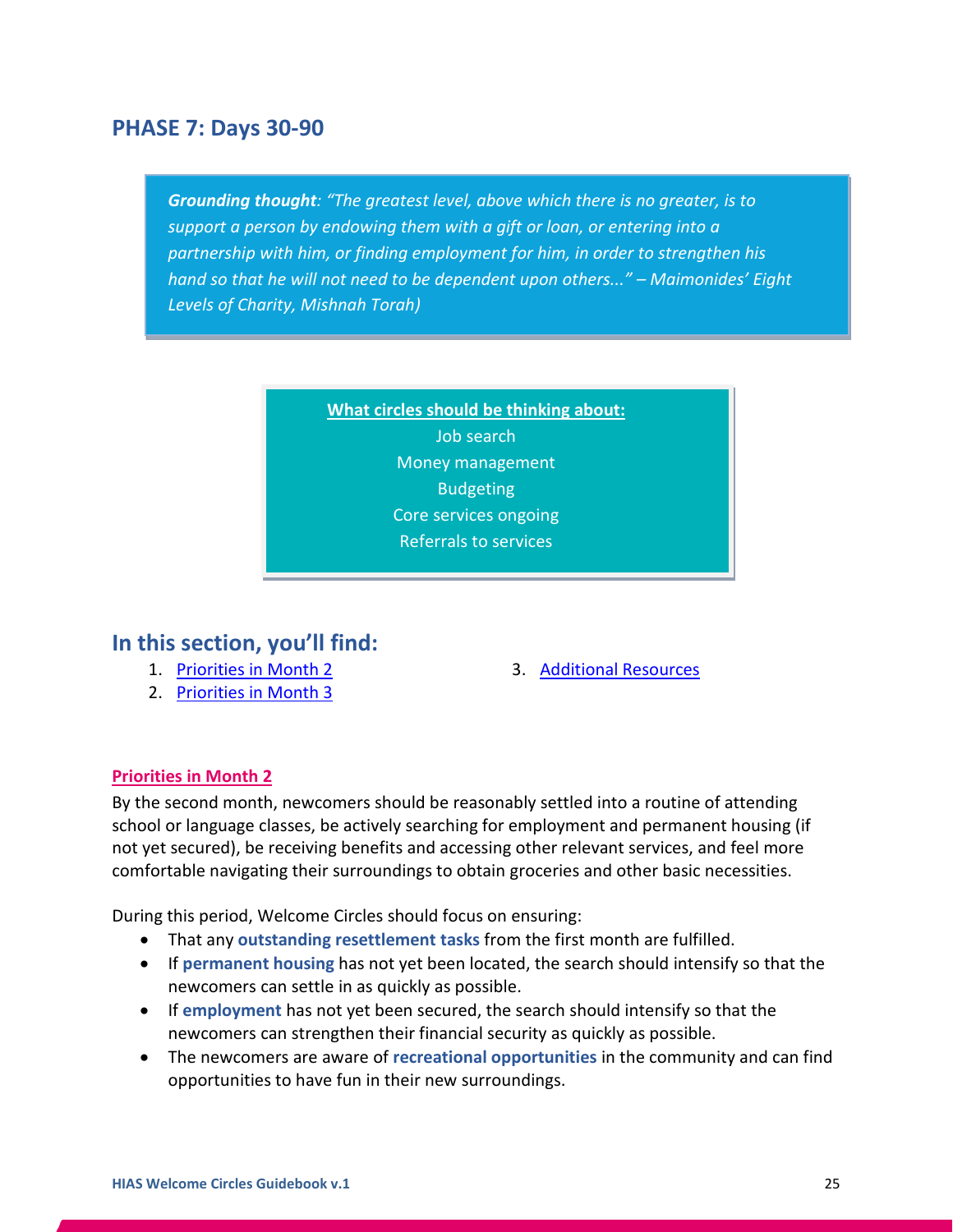While it is likely the newcomers will continue to be busy navigating appointments and attending to administrative matters during this time, hopefully the intensity of the first month will have somewhat abated, enabling the Welcome Circles to focus on providing mentorship on day-to-day challenges that may arise, and arranging fun opportunities for the newcomer(s) to get to know the community.

# <span id="page-28-1"></span>**Priorities in Month 3**

**By the third month, newcomers should be settling into their daily routines**. Ideally, they will have secured employment and moved into permanent housing. The third month should be focused on beginning the gradual transition to self-sustainability. Ensure outstanding resettlement supports have been provided (click [here](https://www.hias.org/sites/default/files/sample_services_timeline_-_house_furnishings_checklist.xlsx) for a sample services checklist), and that the family feels equipped to enter the next stages in as self-sufficient a manner as possible. Moving forward, you should continue to be available as a resource and friend, but the family should be in the "driver's seat" as much as possible.

During this period, Welcome Circles should focus on ensuring:

- That all **outstanding resettlement supports** have been provided.
- If **employment** has not yet been supported, Welcome Circles should dedicate significant energy and time to connecting newcomers to employment opportunities.
- If **permanent housing** has not yet been secured, Welcome Circles should dedicate significant energy and time to the housing search, providing accompanying needs for furniture and other household furnishings, and ensuring appropriate utilities hook-ups and account registrations.
- That the newcomers feel comfortable **navigating their community independently**.
- That the newcomers feel comfortable **budgeting** for their needs and understand how to navigate the American **banking** system.

# **Additional Resources**

<span id="page-28-0"></span>Planning for self-sufficiency:

• [Money management](https://coresourceexchange.org/lessonplan/money-management/)

Refuge providers (Afghan parolees are eligible for these)

- [Refugee Support Services: focus on employment](https://www.acf.hhs.gov/orr/programs/refugees/refugee-support-services)
- Intensive case management for refugees with high needs

# Mainstream Employment services

- [TANF employment and training services \(](https://www.acf.hhs.gov/ofa/policy-guidance/tanf-acf-im-2016-05-supporting-career-pathways-tanf-recipients)for families with children under 18 receiving cash assistance)
- [SNAP employment and training services \(](https://www.fns.usda.gov/snap/snap-et-participant)for families not receiving cash assistance)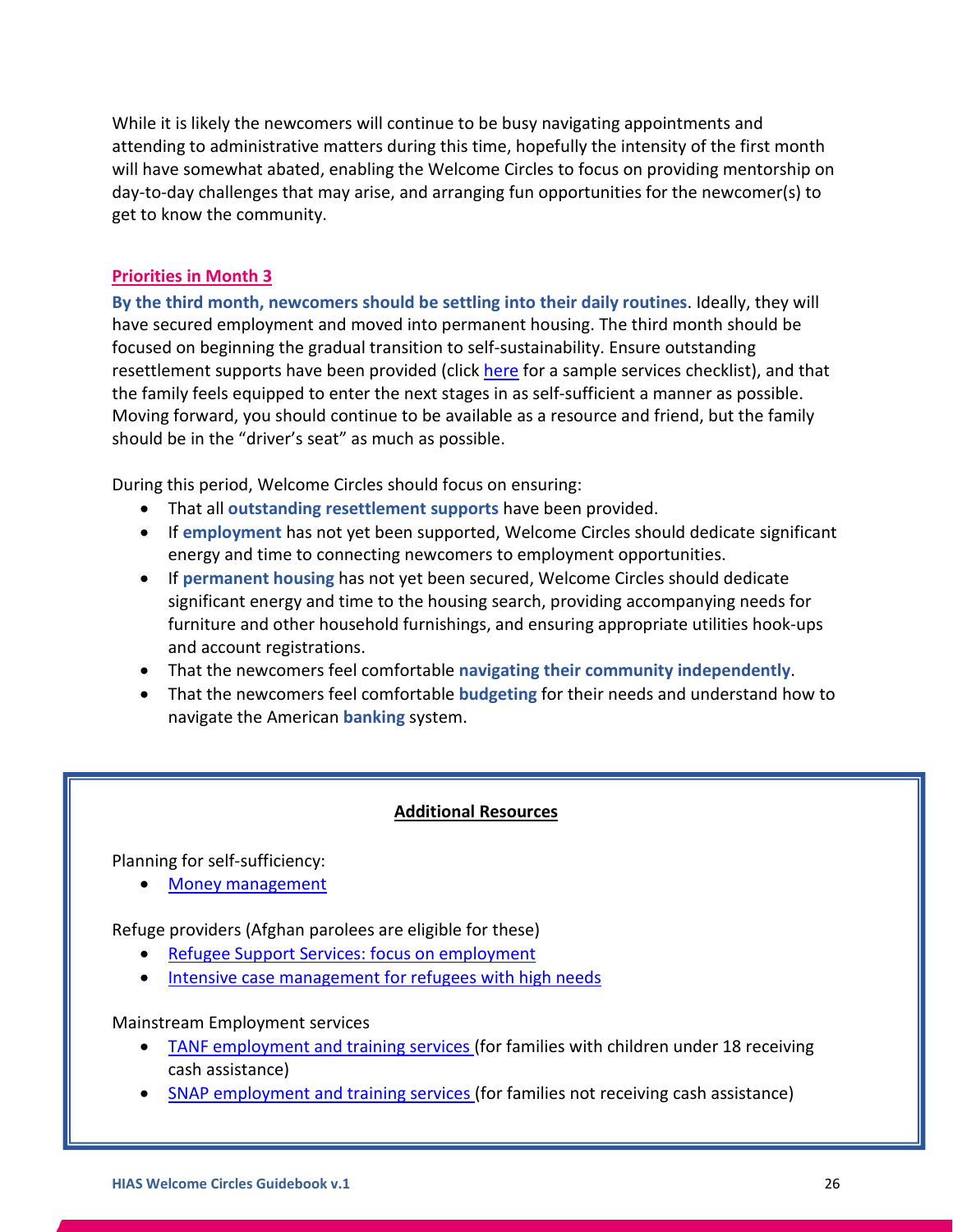# **PHASE 8: Days 90-180**

*Grounding thought: "You are not obligated to complete the work, but neither are you free to desist from it" – Pirkei Avot: 2:21*

**What circles should be thinking about:**

Employment start Transition to financial self-sufficiency Connections to ongoing resources Changing circles role

# **In this section, you'll find:**

- 1. [Best Practice: Transition Planning](#page-29-0)
- 2. [Additional Resources](#page-30-0)

#### <span id="page-29-0"></span>**Best Practice: Transition Planning**

About two weeks before the conclusion of the sponsorship period, you may want to convene a discussion with your HIAS Welcome Circle Liaison about the goals the circle and family have achieved and what tasks you might need to undertake before the sponsorship comes to an end to ensure as smooth a transition as possible for the newcomers.

A best practice for Welcome Circles is to also arrange a similar transition meeting with the newcomers, as noted in the [Sponsor Circle Guide.](https://static1.squarespace.com/static/61646bf4b4d54060a39e8039/t/617d85cb7b44593898c22897/1635616206874/Sponsor+Circle+Guide.pdf) Welcome Circles should always carry out their responsibilities with a view to an eventual transition to self-sufficiency.

Some topics for discussion during this meeting could include:

- Have the newcomers become comfortable with **purchasing groceries and household items** on their own?
- Are the newcomers **oriented to the public transportation** system and able to navigate their community independently?
- How are the newcomers doing in terms of the **employment search and language acquisition**?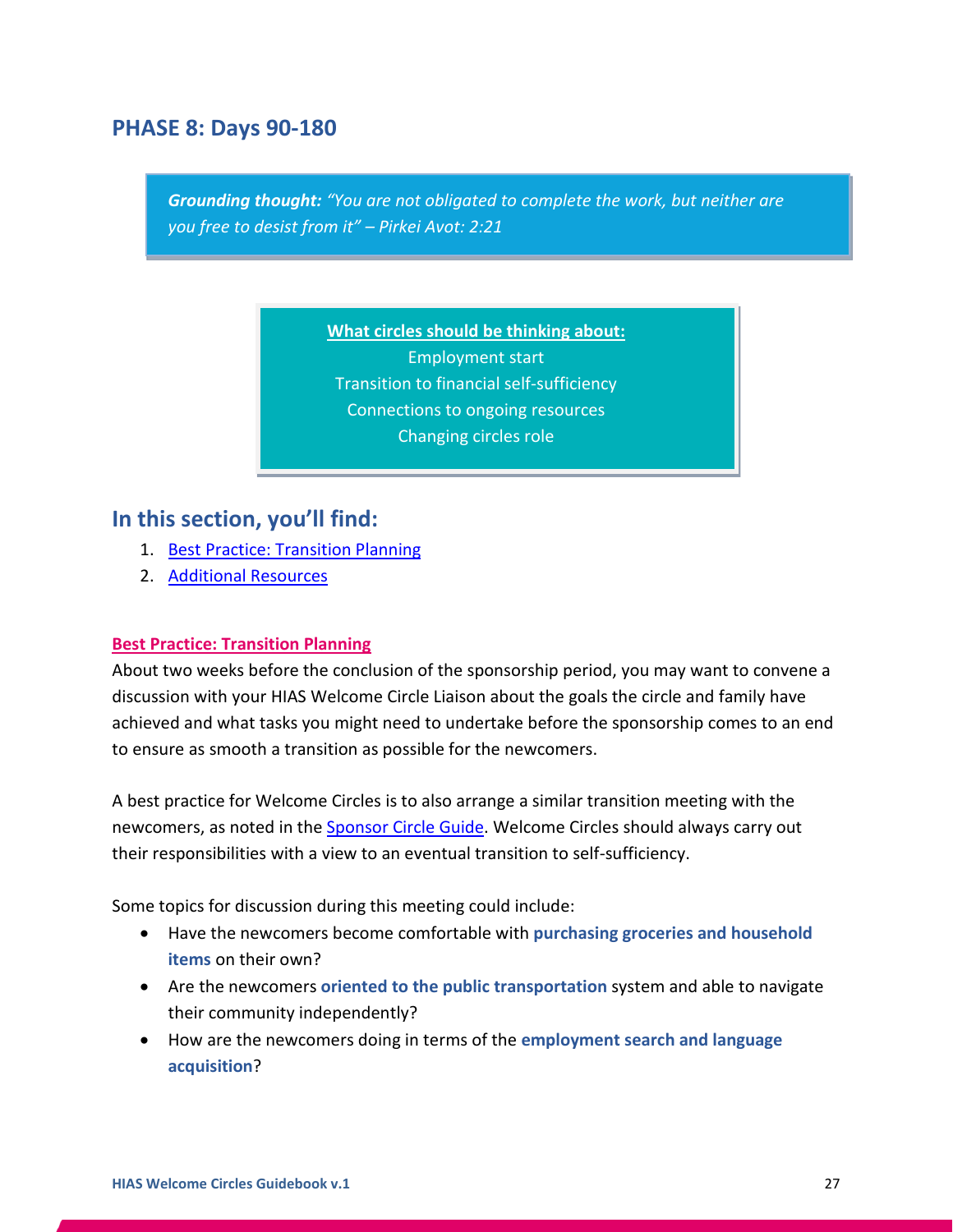- Are there any concerns relating to the newcomers' **ability to continue to support themselves following the sponsorship**?
- Do the Welcome Circle members plan to continue offering any support after the conclusion of the formal sponsorship period, whether financial or non-financial? \*

*\*Note – this is not required but some groups may find themselves wanting to continue to support newcomers on their paths to self-sufficiency. Some helpful considerations the Circle members might discuss include their personal capacities to offer ongoing support, the newcomers' needs to attain eventual self-sufficiency, any impact on the newcomers' ability to continue receiving public benefits, and the newcomer's right to self-determination.* 

# **Additional Resources**

<span id="page-30-0"></span>Career laddering resources